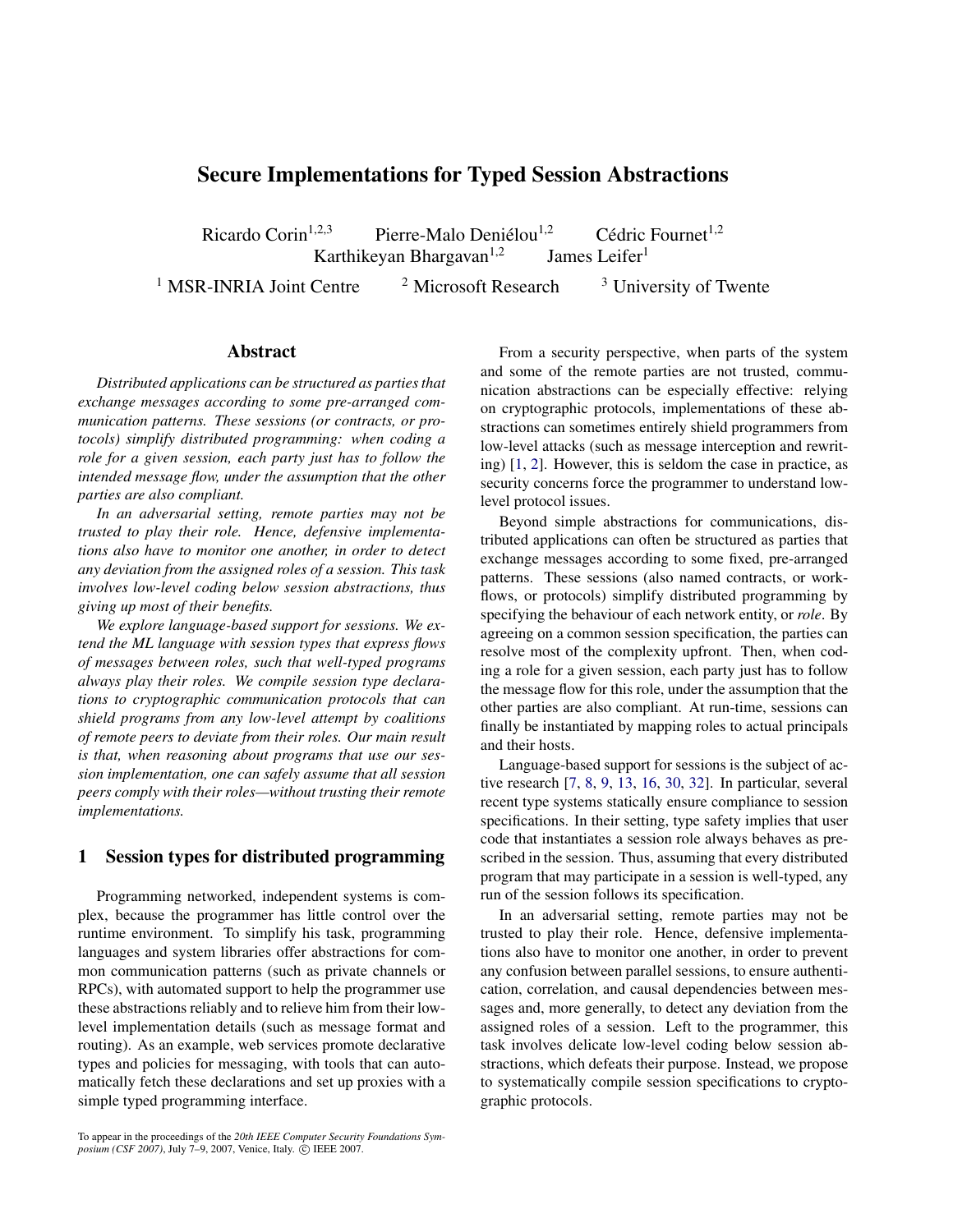In this paper, we explore language-based support for sessions and their implementations, as follows:

- 1. We design a small embedded language of types for specifying messages, roles, and sessions, and we identify a secure implementability condition for these sessions.
- 2. We extend F# [\[28\]](#page-14-3) (a dialect of ML [\[23,](#page-14-4) [24\]](#page-14-5)) with distributed communication and sessions, so that type safety yields functional guarantees: any sent message is expected by its receiver, with matching payload types.
- 3. We compile session types to cryptographic communication protocols, coded in F#, that can shield our programs from any low-level attempt by coalitions of remote peers to deviate from their roles. We thus obtain a secure, functional, distributed implementation of sessions.
- 4. Our main theorem states that the safety guarantees implied by session types do not depend on the implementations of any remote peers: from the viewpoint of our distributed programs, any action that may occur may also occur in an abstract setting, using a centralized implementation that enforces all session types.

To our knowledge, this paper provides the first secure implementation of session types, both formally and concretely. It relates the semantics of three languages: at the level of types, simple processes to specify communication patterns and payloads; as a source language, a subset of F# with distributed communications and typed sessions; as an implementation language, a subset of F# with distributed communications and cryptography.

Our compiler extracts session definitions, verifies that they meet the secure implementability condition, generates the corresponding cryptographic protocols, and emits their code as F# modules. On the other hand, it leaves the code that uses sessions unchanged, treating the session constructs of the extended language as ordinary higher-order function calls to their implementations. Hence, user code calls our generated code to enter a session and then, for each received message, generated code calls back user code and resumes the protocol once user code returns the next message to be sent. Taking advantage of this calling convention, with a separately-typed user-code continuation for each state of each role of the session, we can thus entirely rely on ordinary typing à la ML to enforce session typing in user code. (In the following, as we focus on session security, we treat this important but well-understood aspect of session types informally.)

The compiled protocols rely on a combination of standard techniques for authentication and anti-replay protection. The compiler does not introduce any additional message: each abstract session message is mapped to a cryptographic message with the same sender and receiver. Principals are authenticated using X.509 certificates. All messages include a unique session identifier (obtained as the joint cryptographic hash of its session type, its assignment of principals to roles, and a fresh session nonce) and a series of signatures: one signature from the message sender, plus one forwarded signature from each peer involved in the session since the receiver's last message (or the start of the session). At any point in a session, each protocol role knows exactly which messages to expect and what they should contain, so we can use compact wire formats and compile simple, specialized message handlers. Any message that deviates from the expected format can be silently dropped, or reliably detected as anomalous.

The security of automatically-generated cryptographic protocol implementations crucially relies on formal verification. To this end, our language design and prototype implementation build on the approach of Bhargavan *et al.* [\[4\]](#page-13-6), which narrows the gap between concrete executable code and its verified model. Our generated code depends on libraries for networking, cryptography, and principals, with dual implementations. A concrete implementation uses standard cryptographic algorithms and networking primitives; the produced code supports distributed execution. A second, symbolic implementation defines cryptography using algebraic datatypes, in Dolev-Yao style; the produced code supports concurrent execution, and is also our formal model. Thus, our security theorems apply directly to arbitrary user code calling our session-generated code calling our symbolic library code, within a formal model of a subset of F# (rather than an ad-hoc abstract model of the protocol loosely related to actual executable code).

Related work Session types have been explored first for process calculi [\[17,](#page-14-6) [20,](#page-14-7) [32\]](#page-14-2), to describe interaction on single channels. Behavioral types [\[9,](#page-13-4) [21\]](#page-14-8) support more expressive sessions, typed as CCS processes possibly involving multiple channels. Another type system [\[6\]](#page-13-7) also combines session types and correspondence assertions [\[19\]](#page-14-9). Recent works consider applications of session types to concrete settings such as CORBA [\[29\]](#page-14-10), a multi-threaded functional language [\[30\]](#page-14-1), and a distributed object-oriented language [\[13\]](#page-13-5). In particular, the Singularity OS [\[16\]](#page-14-0) explores the usage of typed contracts in operating system design and implementation. In all these works, type systems are used to ensure session compliance within fully trusted systems, excluding the presence of an (active, untyped) attacker.

Sessions for Web Services are considered for the WSDL and WS-SecureConversation specification languages (see e.g. [\[3,](#page-13-8) [8\]](#page-13-3)); Bhargavan *et al.* [\[3\]](#page-13-8) verify security guarantees for session establishment and for sequences of SOAP requests and responses. In recent, independent work, Car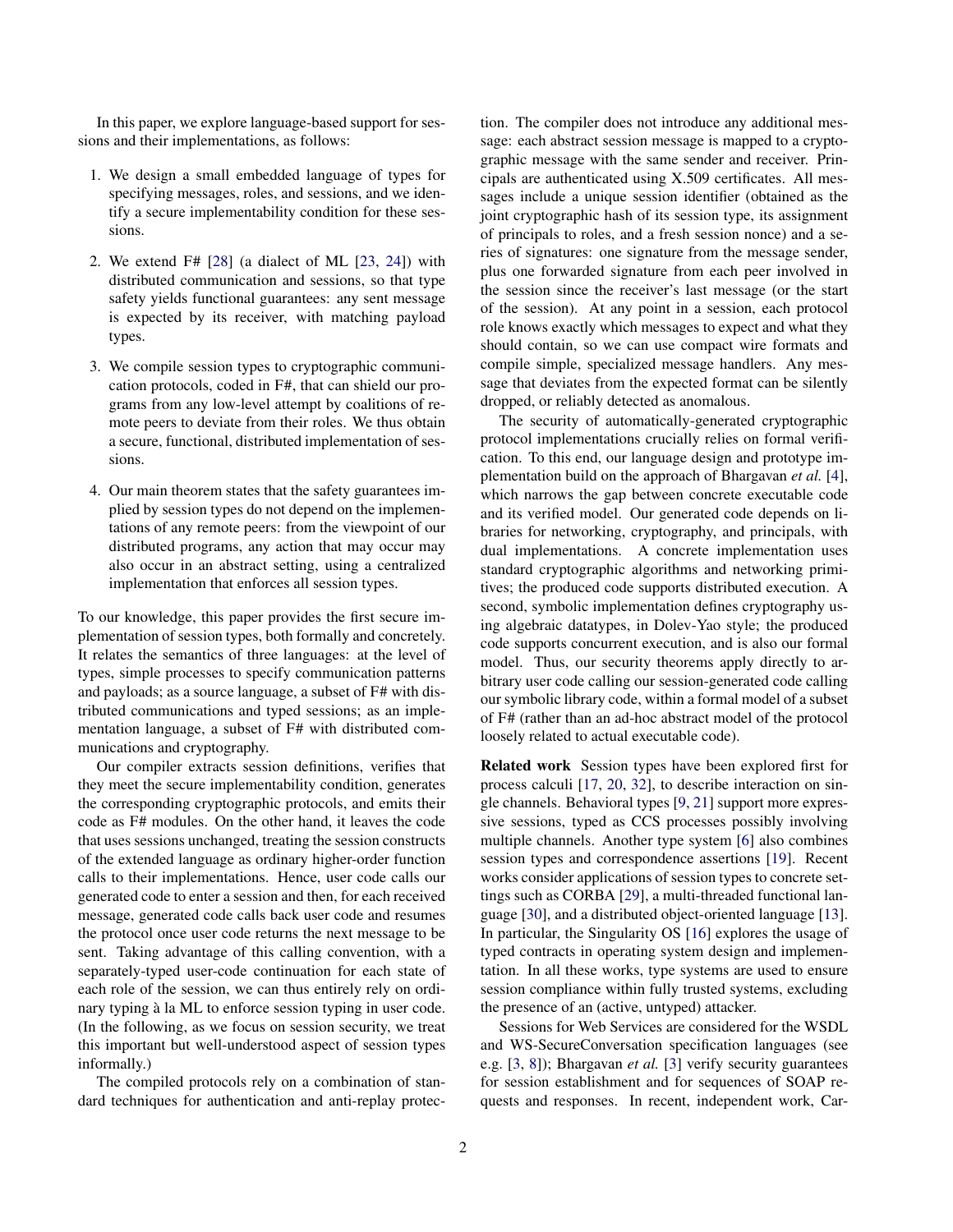bone *et al.* [\[7\]](#page-13-2) also present a language for describing Web interactions from a global viewpoint and describe their endpoint projection to local role descriptions. Their approach is similar to our treatment of session graphs and roles in Section [2;](#page-2-0) however, their descriptions are executable programs, not types. More generally, distributed languages such as Acute and HashCaml [\[26,](#page-14-11) [12,](#page-13-9) [5\]](#page-13-10) also rely on types to provide general functional guarantees for networked programs, in particular type-safe marshalling and dynamic rebinding to local resources.

Cryptographic communications protocols have been thoroughly studied, so we focus on related work on their use for securing implementations of programming-language abstractions. They can provide secure implementations for distributed languages with private communication channels [\[1,](#page-13-0) [2\]](#page-13-1). They can also help support the distributed implementation of sequential languages such as JIF/Split [\[33\]](#page-14-12), while preserving high-level, typed-based integrity and secrecy guarantees. In a similar vein, the Fairplay [\[22\]](#page-14-13) system compiles high-level procedural descriptions toward secure two-party computations. In other work, type-based secrecy and integrity guarantees are enforced by a combination of static typechecking and compilation to low-level cryptographic operations [\[15\]](#page-14-14).

Protocol synthesis and transformation have been explored in other settings: for instance, the Automatic Protocol Generation (APG) tool [\[25\]](#page-14-15) generates authentication protocols then verified using Athena [\[27\]](#page-14-16) and, more recently, Cortier *et al.* [\[11\]](#page-13-11) verify the correctness of a generic transformation to protect a protocol from active attacks (but not from compromised participants).

Contents Section [2](#page-2-0) defines two views of sessions, as global communication graphs and as local role definitions. Section [3](#page-5-0) gives the (fairly standard) syntax and semantics for our source and target languages. Section [4](#page-7-0) outlines the libraries that embed our assumptions on cryptography and principals, used by our implementation. Section [5](#page-8-0) presents our optimized cryptographic protocol, as a refinement of a basic, intuitively secure protocol. Section [6](#page-9-0) describes our implementation code for sessions. Section [7](#page-10-0) states our main results, formally showing the correctness of the implementation. Section [8](#page-12-0) concludes.

The appendix provides additional details on our implementation, including listings for selected libraries. A companion paper also includes a detailed programming example and all proofs [\[10\]](#page-13-12).

#### <span id="page-2-0"></span>2 Sessions

In this paper, a *session* is a static description of the valid message flows between a fixed set of roles. Every message is of the form  $f(\tilde{v})$ , where f is the message descriptor, or label, and  $\tilde{v}$  is the payload. The label indicates the intent of the message and serves to disambiguate between messages within a session. (Throughout the paper, both  $\tilde{v}$  and  $(v_i)_{i \leq n}$ denote a comma-separated list of values  $v_0, \ldots, v_{n-1}$ ; we use  $(v_i)_{i \leq n}$  instead of  $\tilde{v}$  when we need to refer specifically to indexed values.)

We denote the roles of a session by the set  $\mathcal{R}$  =  ${r_0, \ldots, r_{n-1}}$  for some  $n \geq 2$ . By convention, the first role  $(r_0)$  sends the first message, thereby initiating the session. In any state of the session, at most one role may send the next message—initially  $r_0$ , then the role that received the last message. The session specifies which labels and target roles may be used for this next message, whereas the selection of a particular message and payload is left to the role implementation.

As a running example, we consider a customer role C arranging the delivery of an item with a store role S. This arrangement may include several negotiation rounds, until both C and S agree on the details, for instance the delivery date and time. In addition, a third notary officer role O may take part in the session to record the transaction, preventing further disputes.

We define two interconvertible representations for sessions. A session is described either globally, as a graph defining the message flow, or locally, as a process for each role defining the schedule of message sends and receives. The graph describes the session as a whole and is convenient for discussing security properties and the secure implementability condition. More operationally, local role processes are the basis of our implementation; they provide a direct typed interface for programming roles.

Global session graphs We represent sessions as directed graphs where nodes are session states tagged with their active role, and edges are labelled with message descriptors. Formally, a session graph  $G = \langle \mathcal{R}, \mathcal{V}, \mathcal{L}, m_0 \in \mathcal{V}, \mathcal{E} \subseteq$  $V \times \mathcal{L} \times V$ ,  $r : V \to \mathcal{R}$  consists of a finite set of roles  $\mathcal{R} = \{r_0, \ldots, r_{n-1}\}\$ , a set of nodes  $m, m', m_i \in \mathcal{V}$  and a set of labels  $f, g, l \in \mathcal{L}$ , with initial node  $m_0$ , labelled edges  $(m, f, m') \in \mathcal{E}$ , and a function r from nodes to roles such that  $r(m_0) = r_0 \in \mathcal{R}$ . We require that session graphs meet the following properties:

- <span id="page-2-1"></span>1. Edges have distinct source and target roles: if  $(m, f, m') \in \mathcal{E}$ , then  $r(m) \neq r(m')$ .
- <span id="page-2-2"></span>2. Two different edges cannot have the same label: if  $(m_1, f, m_1') \in \mathcal{E}$  and  $(m_2, f, m_2') \in \mathcal{E}$ , then  $m_1 = m_2$ and  $m'_1 = m'_2$ .

Property [1](#page-2-1) disallows a role from sending a message to itself; such a message would be invisible to the other roles and should not be part of the session specification. Property [2](#page-2-2) ensures that the intent of each message label is unambiguous; the label uniquely identifies the source and target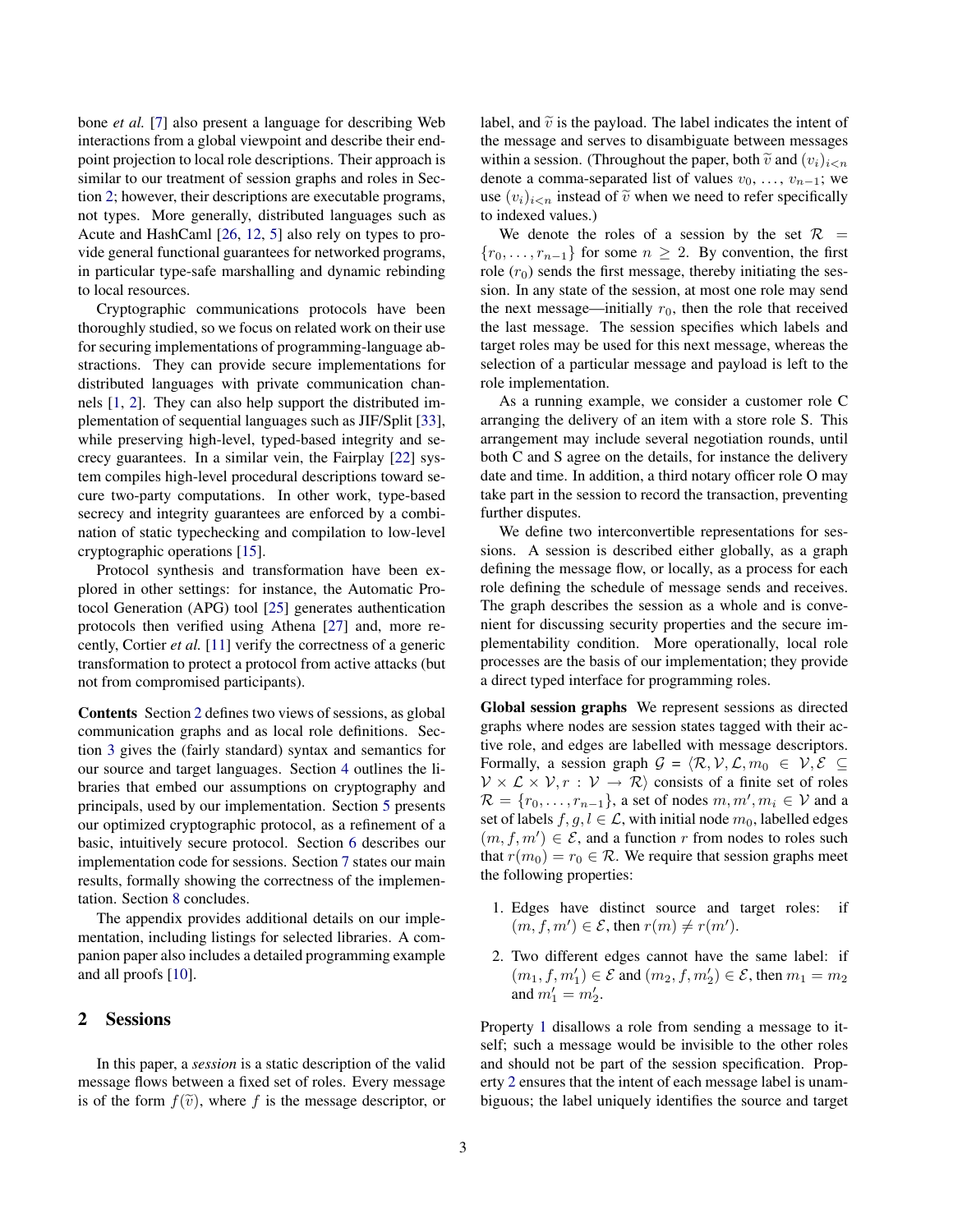

<span id="page-3-0"></span>**Figure 1. Graphs for (a) a basic session, (b) a session with a cycle, and (c) a three-party session.**

session states. Note that one can always transform graphs so that they meet Property [2](#page-2-2) by renaming message labels that occur on multiple edges.

As usual, a path is a sequence of connected edges. By Property [2](#page-2-2) above, a sequence of labels uniquely defines a path, so we just write  $f$  to denote paths. To emphasize the first node of a path, we write a pair  $(m, f)$ . In particular, paths of the form  $(m_0, f)$ , where  $m_0$  is the initial node of the graph, are called initial paths; they represent possible message sequences for the session. We say that a role  $r$  is active on a path  $f$  when  $r$  is the role of any source node of a label of the path.

Figure [1](#page-3-0) displays three increasingly complex session graphs for our running example:

- (a) The customer C sends a Request message to store S, which may reply with either an Accept message or a Reject message.
- (b) As a refinement to (a), S may either Reject as before, or accept the request and propose a delivery time by sending an Offer message. C may then either Change the delivery time or approve it by sending an Accept message.
- (c) A new officer role O acts as a notary for the transaction. Initially, C sends its Request to O, which forwards this request to S. S negotiates with C as before, and finally O receives either a Confirm from S indicating that the request is successful, or an Abort from C indicating that the request is void.

In session (a), there are only two paths from the initial node; hence, only two message sequences are allowed. In sessions (b) and (c), however, the negotiation can be repeated indefinitely, so the number and the length of possible message sequences are unbounded.

Local session roles We now define a syntax for sessions, as a map from roles to *role processes* that specify the local operational behaviour of each role in the session:

| $\tau ::=$                                   | Payload types          |
|----------------------------------------------|------------------------|
| $int$   string                               | base types             |
| $p ::=$                                      | Role processes         |
| $!(f_i:\widetilde{\tau}_i:p_i)_{i\leq k}]$   | send                   |
| $? (f_i : \widetilde{\tau}_i ; p_i)_{i < k}$ | receive                |
| $\mu\chi.p$                                  | recursion declaration  |
| $\chi$                                       | recursion              |
|                                              | end                    |
| $\Sigma ::=$                                 | <b>Sessions</b>        |
| $(r_i:\widetilde{\tau}_i=p_i)_{i$            | initial role processes |

Role processes can perform two communication operations: *send* (!) and *receive* (?). When sending, the process performs an internal choice between the labels  $f_i$  for  $i = 0, \ldots, k - 1$  and then sends a message  $f_i(\tilde{v})$  where the payload  $\tilde{v}$  is a tuple of values of types  $\tilde{\tau}_i$ , a possibly<br>approximately tuple of integrating types. Conversely, when receive empty tuple of int or string types. Conversely, when receiving, the process accepts a message with any of the receive labels  $f_i$  (thus resolving an external choice). The  $\mu\chi$  construction sets a recursion point which may be reached by the process  $\chi$ ; this corresponds to cycles in graphs. Finally, 0 represents a completion of the role for the session. On completion, a session role produces values whose types  $\tilde{\tau}_i$ are specified on the process role  $r_i : \tilde{\tau}_i = p_i$ . For conve-<br>niance, we often omit type appointing when the paylood nience, we often omit type annotations when the payload or return type tuple is empty. Our concrete syntax uses the keyword 'mu' for  $\mu$  and keywords 'session' and 'role' in front of session and role definitions.

Given the role processes for a session, if the sends and receives are correctly matched, we can construct a corresponding session graph. Appendix [A](#page-14-17) details this construction; the companion paper [\[10\]](#page-13-12) also gives the reverse construction from session graphs to role processes.

We illustrate our local role syntax for the session graphs of Figure [1\(](#page-3-0)a,b). Session S1 corresponds to graph (a), with role customer standing for C and role store standing for S. Session S2 uses recursion to represent the negotiation loop of graph (b).

session  $S1 =$ role customer = !Request:string; ?(Reject + Accept) role store:string = ?Request:string; !(Reject + Accept)

session  $S2 =$ role customer = !Request:string;mu X.  $?$ (Reject + Offer:string;!(Change:string; $X + Accept)$ ) role store:string = ?Request:string;mu X.  $!(Reject + Offer:string;?(Change:string;X + Accept))$ 

We equip role processes with a simple labelled semantics that describes their execution, with labels  $\eta$  that range over f,  $\overline{f}$  with f a message label. We identify roles up to  $\mu$ unfolding, so our semantics has just two rules for sending and receiving:

(SEND) 
$$
!(f_i: \widetilde{\tau}_i ; p_i)_{i < k} \xrightarrow{f_i}_{r} p_i
$$
  
(RECEIVE)  $?(f_i: \widetilde{\tau}_i ; p_i)_{i < k} \xrightarrow{f_i}_{r} p_i$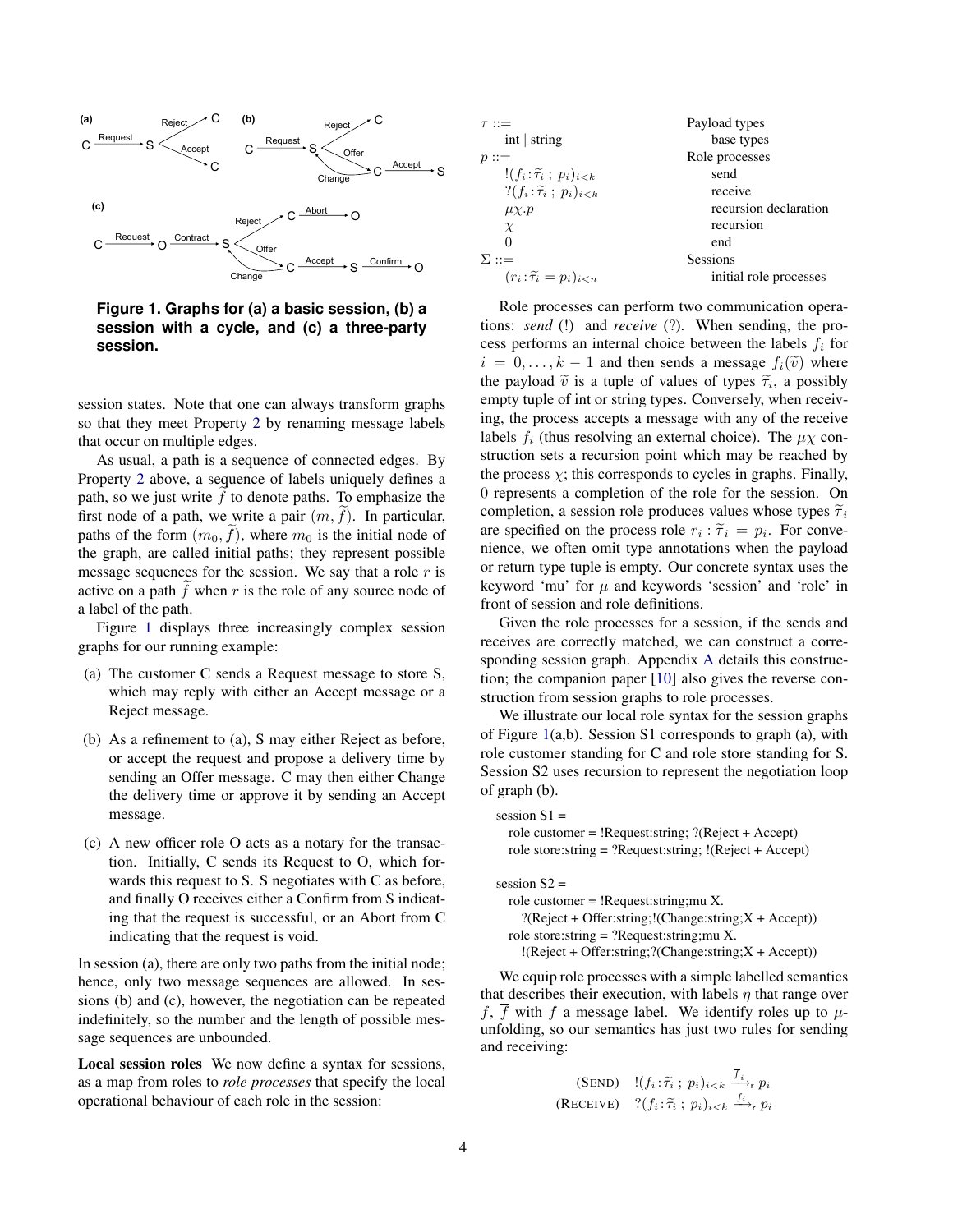Traces of the labelled semantics represent possible series of actions for these roles. For example, a complete trace for customer in session S1 is:

$$
? (Reject + Accept) \frac{\text{Request:string; ?} (Reject + Accept)}{\text{Accept}} \frac{\text{Accept}}{1} \cdot 0
$$

Distributed session runs At runtime, a session run involves processes running on hosts connected through an untrusted network. Each process runs on behalf of a principal. In general, a principal may be engaged in multiple sessions with other principals, may play multiple roles within a session run, and may also communicate with other principals outside the session.

A run of a session  $S$  begins as a principal  $P_0$  initiates it, taking its initial role  $r_0$ , selecting other principals to play the other roles, and sending a first message. If  $P_0$  picked the principal  $P_i$  to play role  $r_i$ , then  $P_i$  joins the session run in role  $r_i$  only when it receives the first message sent to this role. The session run proceeds by exchanging messages between these principals until all role processes have completed, at which point the run terminates. We consider implementations that enjoy "message transparency", that is, every message exchange in a session is implemented as a single message exchange on the network.

As an example, a principal Alice may begin a run of the session S1 as a customer. Alice computes a unique session run identifier s, picks the principal Bob to play the role of store, and sends the first message Request(v), for some string v, to Bob. (All messages implicitly contain the session identifier s.) On receiving the message, Bob joins the running session  $s$  as a store, sends either a Reject or an Accept message back to Alice, and completes its part of the session. After receiving the response, Alice completes its role process and the session run s is terminated. This describes a session execution in which every principal is compliant. If a principal is malicious, however, it may deviate from its role. We consider a threat model where some of the principals participating in a session may be malicious and may collude with an attacker that also controls the network, and can thus intercept, modify, and replay all messages.

Session integrity We say that a distributed session implementation preserves session integrity if during every run, regardless of the behaviour of the malicious principals or the network, the process states at the compliant principals are consistent with a run where all principals seem to comply with all sessions. Intuitively, every time a compliant principal sends or accepts a message in a session run, such a message must be allowed by the session graph; conversely, every time a malicious principal tries to derail the session by sending or replaying an incorrect message, this message must be ignored.

Session integrity requires that all message sequences exchanged at compliant principals are consistent and comply



<span id="page-4-0"></span>**Figure 2. (a) A session graph with a vulnerable fork and (b) its safe counterpart.**

with the session graph. For instance, in a run of the session graph of Figure [1\(](#page-3-0)c), a compliant officer Charlie should accept a Confirm from a store Bob only if a customer Alice previously sent an Accept for the same session run to the store Bob. Such properties on message sequences can also be interpreted as injective correspondences between message events [\[31\]](#page-14-18) (see also Appendix [C\)](#page-15-0).

However, if in a session run, some malicious principals, possibly in collusion with the network-based opponent, succeed in confusing a compliant principal into accepting or generating a message sequence that deviates from the session, we say that this run constitutes an *attack* against session integrity. In the example above, if the store Bob is malicious, it may Confirm a transaction to Charlie, without ever completing its negotiation with Alice, hence causing the compliant principals Alice and Charlie to have inconsistent session states. To avoid this attack, Charlie would typically require further cryptographic evidence from Bob.

Even if all principals are compliant, a network-based opponent could confuse them by mixing messages from different session runs, or by replaying old messages. If in our example session above, the customer Alice sends a Change to store Bob, that then sends a Reject to the officer Charlie, a network-based opponent may intercept the Reject and replay an old Offer to trigger a new iteration of the loop. Such attacks, as well as simpler attacks on the integrity of message payloads, are reminiscent of common Dolev-Yaostyle [\[14\]](#page-14-19) attacks against (flawed variants of) cryptographic protocols; indeed, such protocols can be seen as particular sessions.

A secure implementability condition for sessions For some session graphs, it is difficult to rule out certain attacks without either trusting some principals, or introducing additional messages, or relying on a trusted party.

Consider for instance the session of Figure [2\(](#page-4-0)a), where S may send either a Reject to C or an Accept to O. Unless C and O exchange some information, they cannot prevent a malicious S from sending both messages, thereby breaking the session specification.

To avoid such cases, we formalize a secure implementability condition as a third property of session graphs, in addition to Properties [1](#page-2-1) and [2](#page-2-2) given above: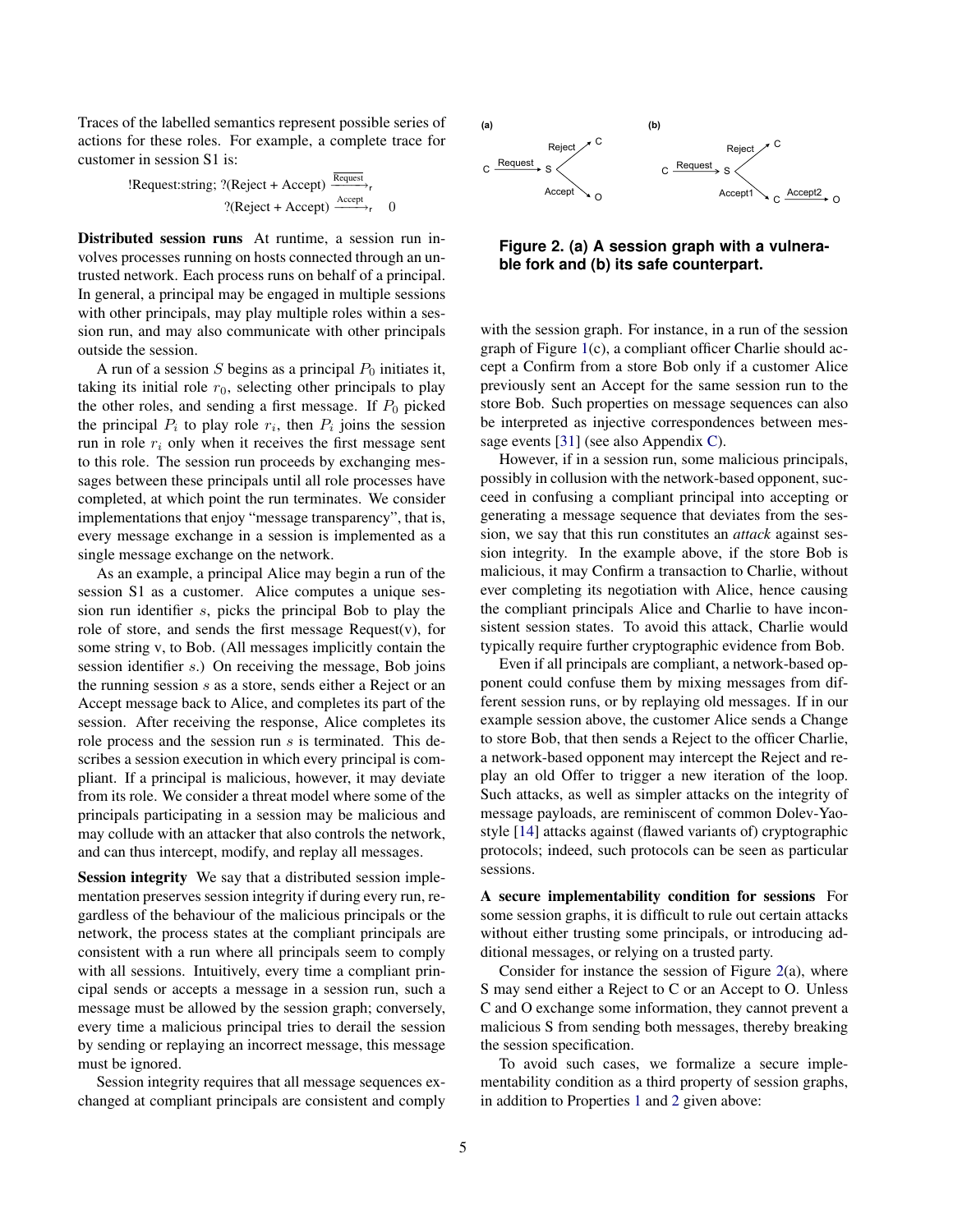<span id="page-5-1"></span>3. For any two paths  $f_1$  and  $f_2$  starting from the same node and ending with roles  $r_1$  and  $r_2$ , if neither  $r_1$ nor  $r_2$  are in the active roles of  $f_1$  and  $f_2$ , then  $r_1 = r_2$ .

Property [3](#page-5-1) is trivially met for sessions with two roles; it excludes only some particular sessions where messages are not seen by all roles, like the vulnerable session of Figure  $2(a)$  $2(a)$ . There, the principals instantiating the roles reachable on the paths  $f_1$  and  $f_2$  may form a coalition (consisting of just S in this case) that attacks both  $r_1$  and  $r_2$  (C and O in the figure) by contacting them simultaneously. Nevertheless, such vulnerable session graphs can be transformed to equivalent ones that meet Property [3,](#page-5-1) at the cost of inserting additional messages. Figure [2\(](#page-4-0)b) shows a safe counterpart of the vulnerable session of Figure [2\(](#page-4-0)a), in which message Accept is split into two, Accept1 and Accept2, and S is obliged to contact C no matter which branch is taken. Appendix [B](#page-14-20) shows the general transformation.

In the rest of this paper, we consider sessions that meet Properties [1–](#page-2-1)[3,](#page-5-1) and we describe distributed implementations that preserve their integrity.

#### <span id="page-5-0"></span>3 Language specification

We now extend ML with typed sessions. We follow the concrete syntax of F#, a dialect of ML, to which we add the syntax for session type definitions. Formally, we give a semantics only to a subset of this language (which we call F+S) with primitives for both sessions and channel-based communications. We compile programs in this language to a language without the session constructs (which we call F).

| $T::=$                                    |                                                                                | Type expressions                                            |
|-------------------------------------------|--------------------------------------------------------------------------------|-------------------------------------------------------------|
|                                           | t                                                                              | type variable                                               |
|                                           | int, string, unit                                                              | base types                                                  |
|                                           | $T$ chan                                                                       | channel type                                                |
|                                           | $T_1 \rightarrow T_2$                                                          | arrow type                                                  |
| Values (also used as Patterns)<br>$v ::=$ |                                                                                |                                                             |
|                                           | $\boldsymbol{x}$                                                               | variable                                                    |
|                                           |                                                                                | $0, 1, \ldots$ , Alice, , $\ldots$ constants for base types |
|                                           | $l, c, n, \ldots$                                                              | names for functions, channels, nonces                       |
|                                           | $f(v_1,\ldots,v_k)$                                                            | constructed term (when $f$ has arity $k$ )                  |
| $e ::=$                                   |                                                                                | Expressions                                                 |
|                                           | $\boldsymbol{v}$                                                               | value                                                       |
|                                           | $l v_1 \ldots v_k$                                                             | function application                                        |
|                                           | match v with $( v_i \rightarrow e_i)_{i \leq k}$                               |                                                             |
|                                           |                                                                                | value matching                                              |
|                                           | $\Omega$                                                                       | inert expression                                            |
|                                           | let $x = e_1$ in $e_2$                                                         | value definition                                            |
|                                           | let $(l_i x_0  x_{k_i} = e_i)_{i \leq k}$ in e                                 |                                                             |
|                                           |                                                                                | mutually-recursive function definition                      |
|                                           | type $(t_i = ( f_{j_i} \text{ of } \tilde{T}_{j_i})_{j_i < k_i})_{i < k}$ in e |                                                             |
|                                           |                                                                                | mutually-recursive datatype definition                      |
|                                           |                                                                                | session $S = \Sigma$ in e session type definition           |
|                                           | $S.r^b \tilde{v}(v)$                                                           | session entry                                               |
|                                           | s.p(e)                                                                         | session role (run-time only)                                |
|                                           |                                                                                |                                                             |

| $E[\cdot] ::=$              | <b>Evaluation contexts</b>            |
|-----------------------------|---------------------------------------|
| $\lceil . \rceil$           | top level                             |
| let $x = E[\cdot]$ in $e_2$ | sequential evaluation                 |
| $s.p(E[\cdot])$             | in-session evaluation (run-time only) |
| $P ::=$                     | Processes                             |
| e                           | running thread                        |
|                             | parallel composition                  |

The grammar defined by T, v, and e (except for 0 and the final three session-related constructs) generates a simple subset of ML; this is the language we call F. Remark that 0 corresponds to an expression that will not reduce anymore. Type expressions  $T$  include constructed types  $t$ , base types int, string and unit, channel types  $T$  chan (with payload type  $T$ ), and arrow types. Channel types  $T$  chan are included only for compatibility to the concrete F# language; our formal semantics is in fact untyped, using simply name instead of typed channels; this allows us to reason about arbitrary opponents. Values  $v$  include constants, functions, and terms built with type constructors. We assume given a finite set of principal constants, such as Alice and Bob, which are implemented as strings.

Our language has four pi-calculus-like primitive functions: new, send, recv, and fork, to which we give a semantics below. It also has simple core libraries for functional data, including booleans, tuples, lists and functional records (as syntactic sugar for tuples). We omit their standard definitions.

F+S embeds the session types  $\Sigma$  of Section [2,](#page-2-0) as follows. F+S code can define named session types  $S = \Sigma$ ; it can enter such sessions in a given role  $r$  using the expression  $S.r^{b}$   $\tilde{a}$  (e). In case r is the initial role of the session, the first argument  $\tilde{a}$  is a tuple of principals that binds all roles for the session and e is a message send; otherwise,  $\tilde{a}$  is the single principal that attempts to join the session in role  $r$  and  $e$  is a message handler. A *message handler* is a tuple (concretely implemented as a record) of continuations for each message that the role may receive in its current state, whereas a *message send* is an expression that yields a pair of a message to be sent and a message handler to receive the next message, if any. Their structure is illustrated in the example below. Note that our syntax for session entry expressions is consistent with F# syntax for function application, where sessions S are implemented as modules containing functions  $r$  for each role, and message labels  $f$  are implemented as datatype constructors. In our semantics, session entry expressions reduce to active session roles  $s.p(e')$ , where s ranges over unique session identifiers,  $p$  is the current role process, and  $e'$  is the current expression for the role: either a message-send expression or a message-handler value, depending on p. (In session entries  $S.r^b$ , the optional mark b will be set to  $\bullet$  to mark that the session is entered by the opponent; this mark is used to specify security despite the compromise of some principals.)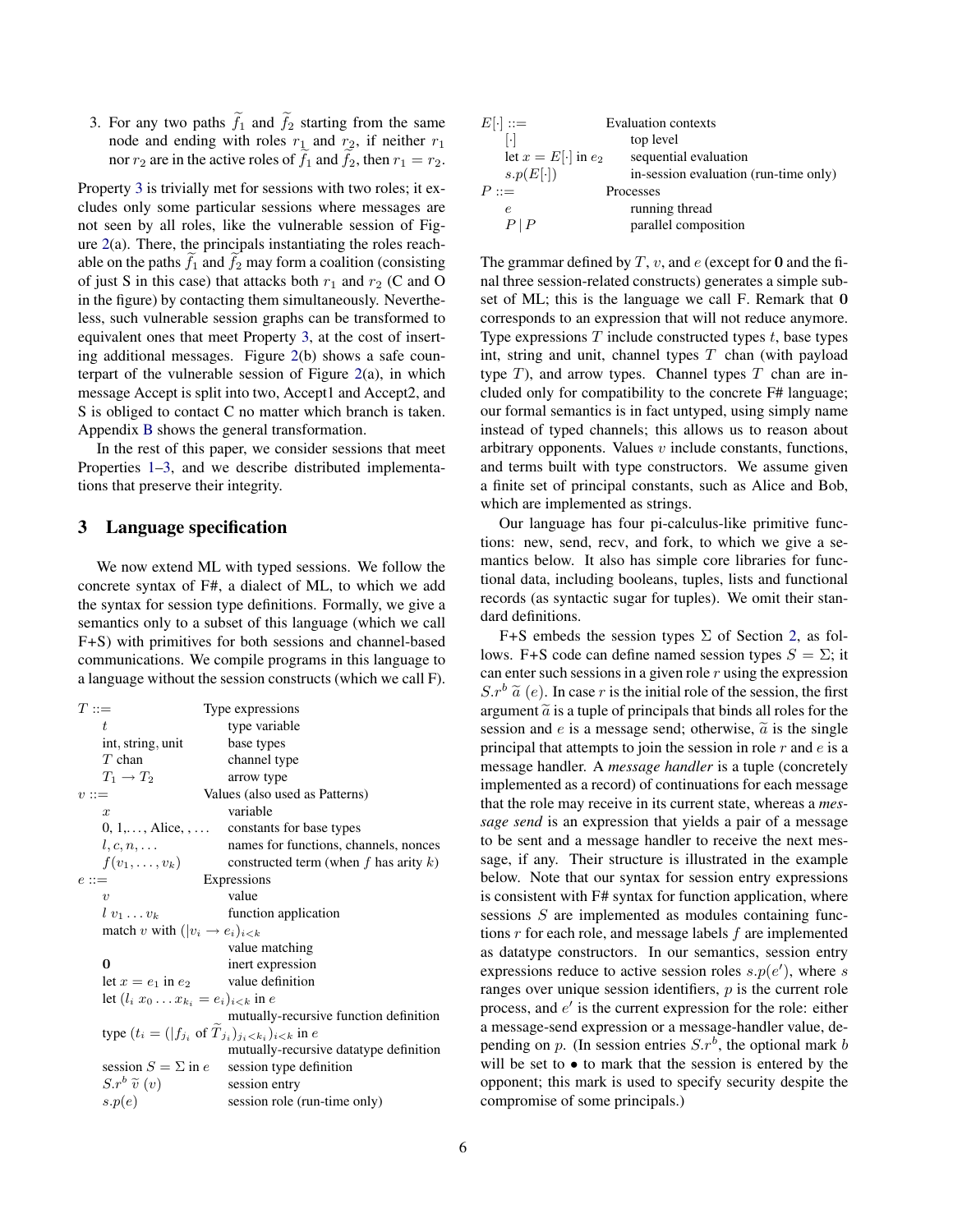As an example, the following F+S code initiates session S1 of Section [2](#page-2-0) as a customer:

```
let handle accept a r =printf "The request has been accepted." in
let handle reject a r =printf "The request has been rejected." in
S1.customer
   {customer=''Alice''; store=''Bob''}
  (Request("12 May 2007",
   \{ hAccept = handle\_accept; hReject = handle\_reject \})
```
In this code, the first argument to the customer role function instantiates the customer and store roles with principals Alice (the running principal) and Bob (some remote store). The second argument is the user code for the customer role: it defines a Request to be sent with payload "12 May 2007" and handlers (hAccept, hReject) for each of the two messages Accept and Reject that may be received next.

Semantics We define a labelled semantics with an explicit store  $\rho$ , that keeps track of generated names and active function and type definitions, plus, for programs with sessions, session type definitions and information about running sessions. Concretely,  $\rho$  contains names *n*; types  $(t_i = (|f_{j_i}|)$  of  $(T_{j_i})_{j_i < k_i}$  function definitions  $(l_i x_0 \dots x_{k_i} = e_i)_{i < k}$ ; session types  $S = \Sigma$ ; and running sessions s  $\tilde{a}(\delta) : S$ , where  $\tilde{a}$  are the principals for all roles,  $\delta$  is a set of roles activated so far, and  $S$  is the session type variable name. We use  $\forall$  to express extensions of  $\rho$  with disjoint domain. (Before extending  $\rho$ , we may use renaming to obtain distinct constructor, function, type, and session type names). Transitions are either unlabelled (implicitly labelled with the silent action) or labelled with an input  $z \, v$  or an output  $\overline{z}$  v, where z is either a channel name (e.g. c), or a session name concatenated with a message label (e.g.  $s\bar{f}$ , sf), and v is a value. We let  $\alpha$ ,  $\beta$  range over labels, and let  $\varphi$ ,  $\psi$ range over series of labels.

For F expressions (without sessions yet), we give a small-step semantics as follows:

(APPLY) ρ, l v<sub>0</sub>...v<sub>k</sub> →<sub>e</sub> ρ, e{x<sub>0</sub> = v<sub>0</sub>; ...; x<sub>k</sub> = v<sub>k</sub>}  
\nwhen (l x<sub>0</sub>...x<sub>k</sub> = e) ∈ ρ  
\n(MATCH) ρ, match v with (|v<sub>i</sub> → e<sub>i</sub>)<sub>i</sub> & →<sub>e</sub> ρ, e<sub>0</sub>γ  
\nwhen v = v<sub>0</sub>γ for some substitution γ  
\n(MISMATCH) ρ, match v with (|v<sub>i</sub> → e<sub>i</sub>)<sub>i</sub> & →<sub>e</sub>  
\nρ, match v with (|v<sub>i</sub> → e<sub>i</sub>)<sub>0</sub> < i<sub>k</sub> otherwise  
\n(LETVAL) ρ, let x = v in e →<sub>e</sub> ρ, e{x = v}  
\n(LETFUN) ρ, let (l<sub>i</sub> x<sub>0</sub>...x<sub>k<sub>i</sub></sub> = e<sub>i</sub>)<sub>i</sub> < k in e →<sub>e</sub>  
\nρ ⊎ {l<sub>i</sub> x<sub>0</sub>...x<sub>k<sub>i</sub></sub> = e<sub>i</sub>)<sub>i</sub> < k}. e  
\nup to renamings of l<sub>i</sub>  
\n(TYPE) ρ, type (t<sub>i</sub> = λ<sub>i</sub>)<sub>i</sub> < k in e →<sub>e</sub> ρ ⊎ {t<sub>i</sub> = λ<sub>i</sub>)<sub>i</sub> < k}, e  
\nwhere λ<sub>i</sub> = (|f<sub>j<sub>i</sub></sub> of T<sub>j<sub>i</sub></sub>)<sub>j<sub>i</sub> < n<sub>i</sub>  
\nup to renamings of t<sub>i</sub>, f<sub>j<sub>i</sub></sub>  
\n(FRESH) ρ, new () →<sub>e</sub> ρ ⊮ {n<sub>i</sub>}, n  
\n(SEND) ρ, send c v 
$$
\frac{\bar{c} \cdot v}{\bar{c} \cdot \bar{c}} \rho
$$
, v when  $c \in \rho$   
\n(RecV) ρ, recv c  $\frac{c \cdot v}{\bar{c} \cdot \bar{c}} \rho$ , v when  $c \in \rho$</sub> 

This semantics is standard; labels are used only to collect calls to send and recv; the rules (FRESH), (LETFUN), and (TYPE) extend  $\rho$ .

For processes, we have rules for forking new threads and communicating on both sides of a parallel composition.

(EVAL) 
$$
\frac{\rho, e^{\frac{\alpha}{\rho}} e^{\rho'}, e'}{\rho, E[e] \xrightarrow{\alpha} \rho', E[e']}
$$

\n(FORK)  $\rho, E$ [fork  $l$ ]  $\rightarrow$   $\rho, E$ [()] |  $l$  ()

\n(COMMR) 
$$
\frac{\rho, P \xrightarrow{\overline{z} \cdot v} \rho, \rho', P' \quad \rho', Q \xrightarrow{z \cdot v} \rho, \rho'', Q'}{\rho, P | Q \rightarrow \rho, P', P' | Q'}
$$

\n(COMML) 
$$
\frac{\rho, Q \xrightarrow{\overline{z} \cdot v} \rho, \rho', Q' \quad \rho', P \xrightarrow{z \cdot v} \rho, \rho'', P'}{\rho, P | Q \rightarrow \rho, P', P' | Q'}
$$

\n(PARR) 
$$
\frac{\rho, P \xrightarrow{\alpha} \rho, \rho', Q}{\rho, R | P \xrightarrow{\alpha} \rho, \rho', R | Q}
$$

\n(PARL) 
$$
\frac{\rho, P \xrightarrow{\alpha} \rho, \rho', Q}{\rho, P | R \xrightarrow{\alpha} \rho, \rho', Q | R}
$$

The communication rules (COMMR) and (COMML) combine a send and a receive action, which in turn may involve session transitions that modify  $\rho$  (as shown below).

For sessions, we let  $\sigma$  range over  $S.r^b \; \tilde{a}$  and s.p, that is, session entries parametrized by principals as well as running sessions.

We first define auxiliary transitions  $\rho$ ,  $\sigma \xrightarrow{\eta} \rho'$ , s.p, from role transitions  $p \xrightarrow{\eta} p'$  and with the same labels, in order to keep track of running sessions in the store:

(INIT) 
$$
\frac{p_0 \overline{\mathcal{B}}_r p'}{\rho, S \cdot r} p' S = (r_i : \widetilde{\tau}_i = p_i)_{i < n} \in \rho
$$
 s fresh  
\n $\rho, S \cdot r_0^b (a_i)_{i < n} \overline{\mathcal{B}}_s \rho \oplus \{s (a_i)_{i < n} \{r_0\} : S\}, s \cdot p' \}$   
\n(STEP)  $\frac{p \mathcal{B}_{r} \cdot p'}{\rho, s \cdot p \mathcal{B}_{r}} \rho, s \cdot p' \sum_{\gamma \vdash r} p' S = (r_i : \widetilde{\tau}_i = p_i)_{i < n} \in \rho$ 

(JOIN) 
$$
p_j \xrightarrow{f} p' \quad S = (r_i : \widetilde{\tau}_i = p_i)_{i \le n} \in \rho
$$

$$
\rho' = \rho \oplus \{s \ (a_i)_{i \le n} \ \delta : S\}
$$

$$
\rho', S.r_j^b \ a_j \xrightarrow{f} \rho \oplus \{s \ (a_i)_{i \le n} \ (\delta \oplus \{r_j\}) : S\}, s.p'
$$

Rule (INIT) initiates a session, adding a new record s  $(a_i)_{i \le n}$   $\{r_0\}$ : S to  $\rho$  with s being a freshly generated session name. Rule (JOIN) requires that (1)  $r_i$  for some  $j < n$  is a role for the session S; (2) S is the session type of s; (3) the set  $\delta$  of already-running roles for s does not contain  $r_i$ ; and (4) the joining principal  $a_i$  matches the principal for  $r_j$  in s. The label f records the first input label for  $p_j$  according to S.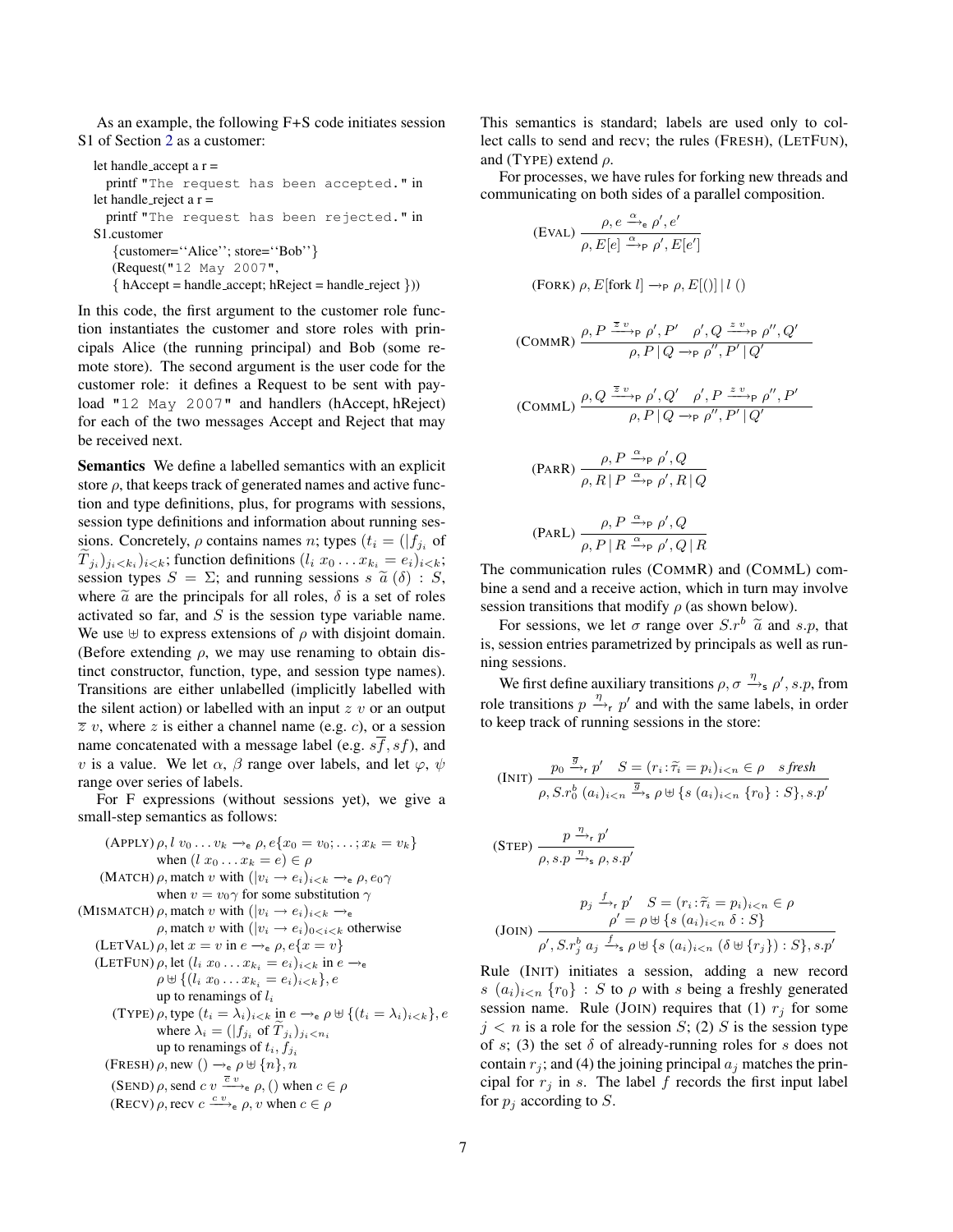For sessions in expressions (hence in processes), we have:

(SESSION) 
$$
\rho
$$
, session  $S = \Sigma$  in  $e \rightarrow_e \rho \oplus \{S = \Sigma\}$ ,  $e$   
\nup to renamings of  $S$   
\n(SENDS)  $\frac{\rho, \sigma \stackrel{\overline{g}}{\rightarrow} s \rho', s.p \text{ safe } \sigma}{\rho, \sigma (g(\widetilde{v}), w) \stackrel{s\overline{g}\widetilde{v}}{\rightarrow} e \rho', s.p \text{ (}w\text{)}}$   
\n(RECVS)  $\frac{\rho, \sigma \stackrel{g}{\rightarrow} s \rho', s.p \text{ sa } \widetilde{a} \delta : S \in \rho \text{ safe } \sigma}{\rho, \sigma (w) \stackrel{s g \widetilde{v}}{\rightarrow} e \rho', s.p \text{ (}w.g \widetilde{a} \widetilde{v}\text{)}}$   
\n(ENDS)  $\rho, s.0 (v) \rightarrow_e \rho, v$ 

where the predicate safe  $\sigma$ , defined later in Section [4,](#page-7-0) depends on the principal that enters the session. Rule (SESSION) adds a session type definition to  $\rho$ ; Rules (SENDS) and (RECVS) enable role processes to send and receive messages using the session transitions; Rule (ENDS) returns the final value computed by a role process.

#### <span id="page-7-0"></span>4 Libraries for cryptography and principals

We now describe the design and interfaces of our libraries for cryptography and principals, coded as F# modules. (Formally, a  $F#$  module M is just an expression context that binds types, session types, values, and functions; we write M  $M'$  as syntactic sugar for  $M[M'[\ldots]]$ .) We follow the approach of Bhargavan *et al.* [\[4\]](#page-13-6) and provide a symbolic implementation in addition to the standard concrete implementation of these libraries. The symbolic implementation, written in the formal subset F of F# (see Section [2\)](#page-2-0), is an important part of our security model. Its code is listed in Appendix [D.](#page-15-1)

Cryptography The cryptographic library includes the following types and functions, plus a few auxiliary formatting functions such as concat and utf8.

type bytes type keybytes val nonce: name  $\rightarrow$  bytes val hash: bytes  $\rightarrow$  bytes val genskey: name  $\rightarrow$  keybytes val genvkey: keybytes  $\rightarrow$  keybytes val sign: bytes  $\rightarrow$  keybytes  $\rightarrow$  bytes val verify: bytes  $\rightarrow$  bytes  $\rightarrow$  keybytes  $\rightarrow$  bool

It has abstract types bytes for bitstrings and keybytes for cryptographic keys, and functions for constructing messages: nonce takes a (typically fresh) name and returns a nonce; hash returns the cryptographic hash of a message; genskey returns the signing key associated with a name (used as a seed); genvkey returns the verification key associated with a signing key; sign signs a message using a key, and verify checks a signature.

The concrete implementation of this library uses standard cryptographic algorithms. For example. the datatype bytes is implemented as a byte array, and sign is implemented as an asymmetric signing function (RSA-SHA1).

The symbolic implementation, on the other hand, uses algebraic datatypes and datatype constructors to model cryptographic operations. For example, the type bytes is defined as an algebraic datatype, and sign is implemented as the application of a binary constructor Sign that represents signed bytes. (Both bytes and keybytes types are abstract in the interface, and hence values of these types can be accessed only through the exported functions, preventing e.g. trivial key leakage by pattern matching on signatures.)

Executing code linked with our symbolic libraries is useful for debugging. More importantly, the symbolic implementation encodes our formal model of cryptography that is used to establish our security results in the subsequent sections. Specifically, we consider a variant of the standard Dolev-Yao threat model: the opponent can control corrupted principals (that may instantiate any of the roles in a session), intercept, modify, and send messages on public channels, and perform cryptographic computations. However, the opponent cannot break cryptography, guess secrets belonging to compliant principals, or tamper with communications on private channels. (We rely on private channels only for simplicity; we could use instead, for instance, message authentication codes.)

Principals This library manages principals and their data; our implementation uses it to exercise the two privileges associated with the principals that play session roles, that is, signing values and receiving messages. Principals are just strings. (For clarity we use the type alias principal instead of type string.) The interface contains:

val skey : principal  $\rightarrow$  keybytes val vkey : principal  $\rightarrow$  keybytes val psend : principal  $\rightarrow$  bytes  $\rightarrow$  unit val precv : principal →bytes val safe : principal  $\rightarrow$  bool val psend• : (principal ∗ bytes) chan val chans• : (principal ∗ bytes chan) list val skeys• : (principal ∗ bytes) list

Functions skey and vkey return the signing and verification keys of a principal, respectively. (In the concrete implementation, we fetch keys from a local X.509 store, and return an error if no certificate is available.) Functions psend and precv provide message delivery with replay protection (explained below): psend a v asynchronously sends message v to principal a, whereas precv a receives a message sent to a. Calling skey a and precv a is a's privilege.

In the model, we assume a fixed finite population of principals and an arbitrary but fixed predicate safe that indicates whether a principal is compliant or possibly corrupted. This predicate is used only to specify the security properties that hold for compliant principals—clearly, our implementation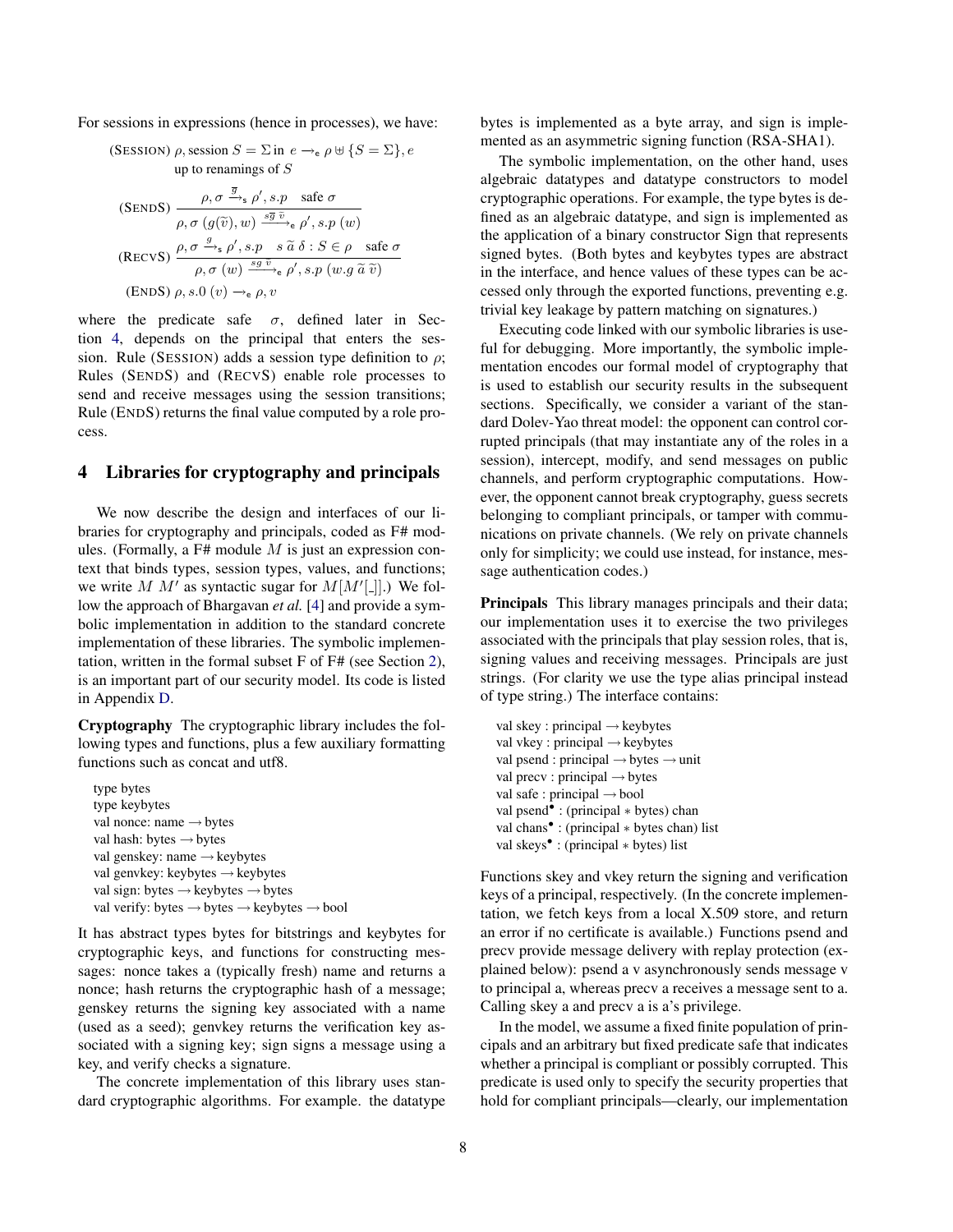could not guarantee the security of principals whose signing keys are compromised. To this end, in our semantics, only safe principals may enter a session in compliant code, and only unsafe principals may enter a session in opponent code. Formally, in rules (SENDS) and (RECVS), we let safe  $\sigma$  hold if and only if either  $\sigma = S.r$   $(a_i)_{i \leq n}$  and safe  $a_0$ , or  $\sigma = S.r^{\bullet}$   $(a_i)_{i \le n}$  and not safe  $a_0$ , or  $\sigma = s.p$ .

Accordingly, opponent code is not given direct access to psend, precv and skey. Instead, it is given a channel psend• for sending messages to safe principals, a list chans• of channels to receive messages sent to unsafe principals, and a list skeys• of signing keys belonging to unsafe principals. Using these, the attacker can receive messages sent to any unsafe principal and sign any value on their behalf. Hence, the initial knowledge of our Dolev-Yao opponent (called K in Section [7\)](#page-10-0) consists of the values psend<sup>•</sup>, chans<sup>•</sup> and skeys<sup>•</sup>, and all the functions above except for psend, precv and skey.

Anti-replay cache Like any protocol with responder roles, our protocol relies on dynamic anti-replay protection for the messages that may cause principals to join a session, that is, the first messages they may receive in their roles. To prevent such replays, each principal maintains a cache that records pairs of session identifiers and roles for all sessions it has joined so far. The cache for principal a is used only to filter incoming messages through the call to an auxiliary function antireplay that can determine from the message header whether the message may need replay protection (by checking its header) and, when it is the case, which cache entry is associated with the message. In the former case, the message is transmitted. In the latter case, if the entry already occurs in the cache for a, the message is ignored; otherwise, the message is transmitted and the entry is added to the cache. The code of psend, precv and antireplay is listed in Appendix [D.](#page-15-1) This simple mechanism is verified within our formal model. It can be refined using any standard, timestamp-based technique to bound the size of the cache while preserving its correctness.

#### <span id="page-8-0"></span>5 Protocol outline

We now outline the security protocol used to enforce session compliance. (Section [6](#page-9-0) describes its compiled implementation.) We present this protocol (called Third Protocol below) as a refinement of simpler, intuitively secure protocols (First and Second protocols below), which are presented just as explanatory steps. Exploiting the session structure and the implementability condition of Section [2,](#page-2-0) our final, optimized protocol has compact messages and requires minimal message processing.

These protocols implement sends and receives by converting them to and from low-level bytes messages that consist of a session identifier, a payload, and a series of signatures (depending on each protocol as described below). The identifier is computed as  $s = \text{hash}(D \tilde{a} N)$ , where  $D \tilde{a} N$ is the tagged concatenation of  $D = \text{hash}(\Sigma)$ , a digest of the whole session type definition;  $\tilde{a}$ , the principals assigned to the session roles; and  $N$ , a nonce freshly generated by the initiator. Every initial message also includes  $\tilde{a}$  and N.

First protocol: signing the full session history In order to prevent any misbehaviour from any of the principals participating in a session, every message may include a record of the whole session history, countersigned by the sender of every message that extends the session. Every receiver can then verify the validity of incoming messages by replaying the recorded path on the session graph and verifying all its signatures.

Although intuitively correct, this solution is inefficient, as it requires both senders and receivers to do significant work, since session runs (and hence their records in messages) may be arbitrarily long in the presence of cycles.

Second protocol: signing message labels Since the session type is statically known, and since Property [2](#page-2-2) of Section [2](#page-2-0) ensures that every label has unique source and target nodes, each sender may simply sign the message label, rather than countersign the whole session record. Thus, every sender may forward previously-signed labels and append its own signed label to every message. Specifically, every message now carries a series of cryptographic signatures, each computed as  $ts = sign(s f, skev(a))$  where  $s \, f \, t$  is the concatenation of the session identifier s, the message label  $f$ , and a logical timestamp  $t$  and where  $a$  is the principal assigned to the sending role of  $f$ , determined by s. The timestamp disambiguates signatures for labels occurring in cycles; when receiving a message, a series of signatures is accepted only if they have increasing timestamps larger than the last-received message.

Although session records are now more compact, and their processing may be partially cached, receivers still need to dynamically replay session histories.

Third protocol: signing visible labels Next, we show how to avoid any dynamic graph computation. We rely on the following notion of *visibility*.

Let  $\tilde{g}$  be the sequence of labels on a given path from the initial node  $m_0$  to a node m with role r. Let f be the sequence of labels obtained from  $\tilde{q}$  by erasing every label q (1) whose sending role is  $r$ ; or (2) that is followed by a label whose sending role is either r or q's sending role. (Thus,  $f$ retains the last label sent by every role other than  $r$ , if any, along the path  $\tilde{g}$ .) We then say that f is *visible* from m.

For example, for session (c) of Figure [1,](#page-3-0) the bottom-right node has a single visible sequence Accept-Confirm; the central node has two visible sequences, Request-Contract (along the initial path) and Change (through the cycle).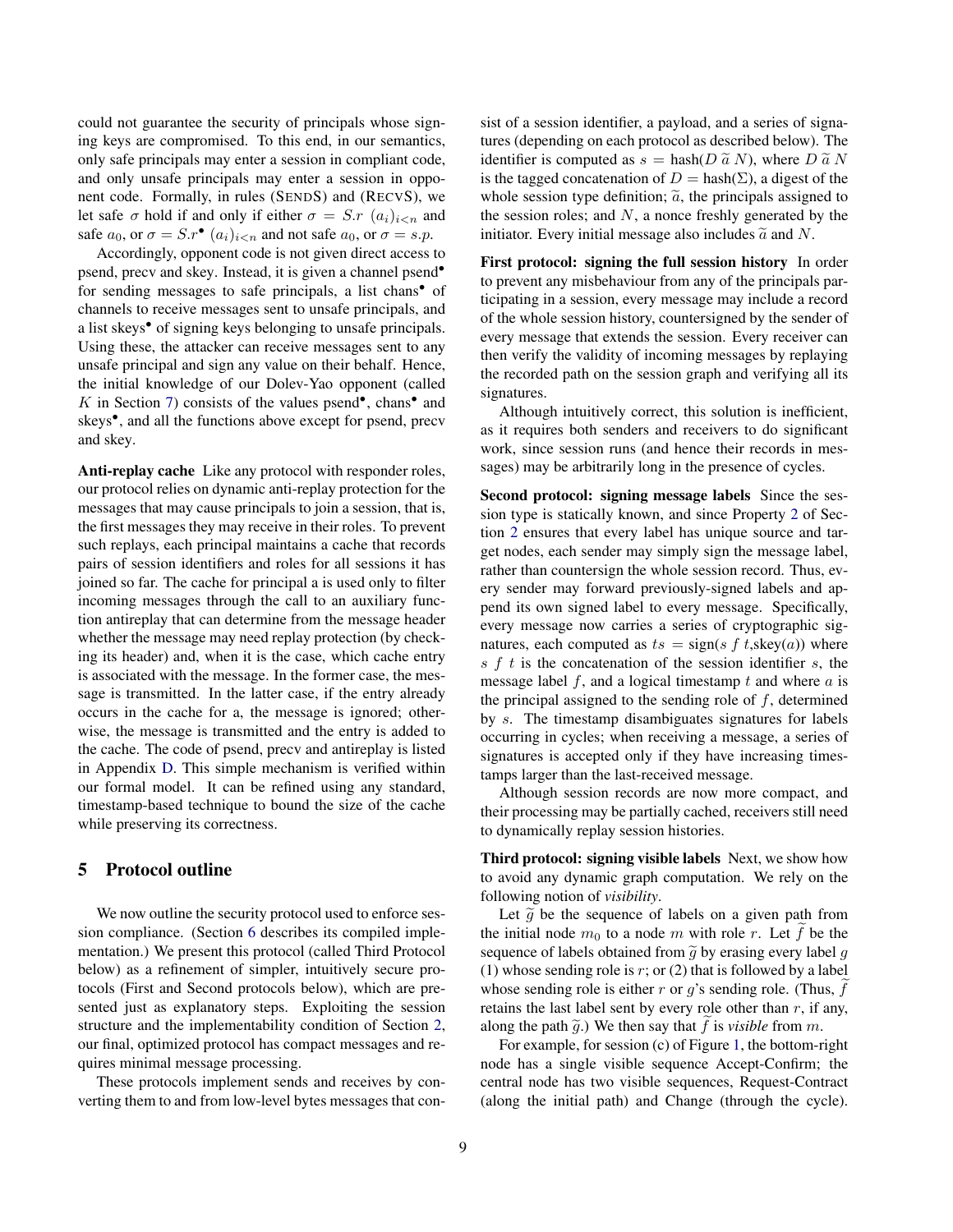Relying on visibility information computed at session-type compile-time, we obtain an efficient protocol with compact messages. To send a message with label  $f$  from node  $m$ to  $m'$  in the session graph, we compute (at compile-time) the series of labels  $\tilde{g}f$  that is visible from  $m'$  on a path with final label  $f$ . The message for  $f$  then includes the corresponding series of signatures, consisting of signatures previously-received from other roles for  $\tilde{q}$ , plus a new signature for f computed by the sender. Conversely, to verify a bytes message received at node m, we pre-compute all series of visible labels at  $m$ , and accept a message only if it is well-formed and has valid signatures that match a series of visible labels. Hence, message sizes and receiver checks are statically bounded by the number of roles.

## <span id="page-9-0"></span>6 Compiler implementation

In this section we present a translation from the session definitions of Section [2](#page-2-0) to generated code for each of their roles, built on top of the libraries of Section [4.](#page-7-0) For a given valid session, we describe the generated interface, then present the generated protocol, and finally provide its implementation.

Generated session-type interface We first generate type declarations, including a record type principals that maps roles to principals and, for each role, mutually recursive types that reflect the message flow of a session from this role's viewpoint. We generate a type for each message sent or received by the role. For sending, we use a sum type with a constructor for each message that the role may send at this point, along with the corresponding continuation type. For receiving, we use a record type, with a message-handler for each message that the role may receive at this point. These types are mutually recursive when there is a cycle in the graph.

We omit a general definition, and list instead the types for the customer and store roles of session S2 in Section [2.](#page-2-0)

type principals =  $\{$  customer: principal; store: principal  $\}$ 

```
type msg0 = Request of (string * msg1)
and msg1 = { hReject : principals \rightarrow unit \rightarrow unit;
                 hOffer : principals \rightarrow string \rightarrow msg2}
and msg2 = Change of (string * msg1) | Accept of (unit * unit)
type msg3 = { hRequest : (principals \rightarrow string \rightarrow msg4) }
and msg4 = Reject of (unit * string ) | Offer of (string * msg5)
and msg5 = { hChange : (principals \rightarrow string \rightarrow msg4) ;
                 hAccept : (principals \rightarrow unit \rightarrow string) }
```
For each role of the session, we also generate a sessionentry function that inputs principal information and the user's message (or message handler). For session S2, these functions have the following types.

val customer: principals  $\rightarrow$  msg $0 \rightarrow$ unit val store: principal  $\rightarrow$  msg3  $\rightarrow$  string

We rely on ordinary ML typing of the session-entry parameters against the generated  $msgi_r$  types to ensure that the nested messages and handlers provided by the user will comply with role  $r$  for the whole session. Hence, inasmuch as all principals enter sessions by calling our typed interface, all their sessions will be correctly executed. In the rest of the section, we describe more dynamic implementation mechanisms that provide guarantees even when some principals are compromised.

Role implementation In our implementation, the dynamic state for each active role consists of a principal assignment prins, the nonce (used in the session identifier), the logical time (the timestamp of the last issued signature), and a record tsigs of the last-received verified signature for each role of the given session type  $\Sigma$ , if any.

type tsig =  $\{$  tstime: int; tsval: bytes  $\}$ type tsigs = {  $[r: \text{tsig}; ]$  *for each*  $(r: \widetilde{\tau} = p) \in \Sigma$  } type state  $=$ { prins: principals; nonce: bytes; time: int; sigs: tsigs }

In addition, much like in code implementing control automata, we generate distinct, mutually-recursive functions indexed by series of labels, so that the current node and stored signatures for the role are always statically known when we generate the code for each of these functions. To generate a message with label f in a state where  $\tilde{g}$  denotes the series of labels for the signatures currently stored in tsigs, we implement:

val gen\_ $\tilde{g}$ \_ $f$ : state \* payload(f)  $\rightarrow$  bytes val gensig  $p_f$ : state  $\rightarrow$  bytes

The function gensig  $p_f$  computes a signature ts for label  $f$  with stored timestamp time, as described above; gen  $\tilde{g}$  f computes a message that carries some payload for  $f$  and includes a series of signatures for the labels visible by the intended receiver, with a last signature computed by gensig  $p_f$ . To check that a received message contains valid signatures for the visible labels  $\tilde{g}'$  in a state with stored<br>labels  $\tilde{g}^f$ , we also implement labels  $\tilde{g}f$ , we also implement

```
val chk\tilde{\mathcal{G}}f\tilde{\mathcal{G}}': state * bytes \rightarrow state * payload(\tilde{g}')
```
where  $f$  is the last label sent by the role, and can be omitted when  $\tilde{q}$  is empty (that is, when receiving a first message for the role) and  $payload(\tilde{g}')$  is the payload type for the last<br>label of  $\tilde{g}'$  written  $last(\tilde{g}')$  as specified in the session type label of  $\tilde{g}'$ , written *last*( $\tilde{g}'$ ), as specified in the session type.<br>For any path in the graph, there is a single active role  $r$ .

For any path in the graph, there is a single active role  $r$ , which can send a message to a role  $r'$  with label selected from the set  $F$  that collects the possible outgoing labels at this particular node; moreover, we can pre-compute the series of stored labels  $\tilde{q}$  for this active role. For each such  $\tilde{q}$ , our compiler generates the following sending and receiving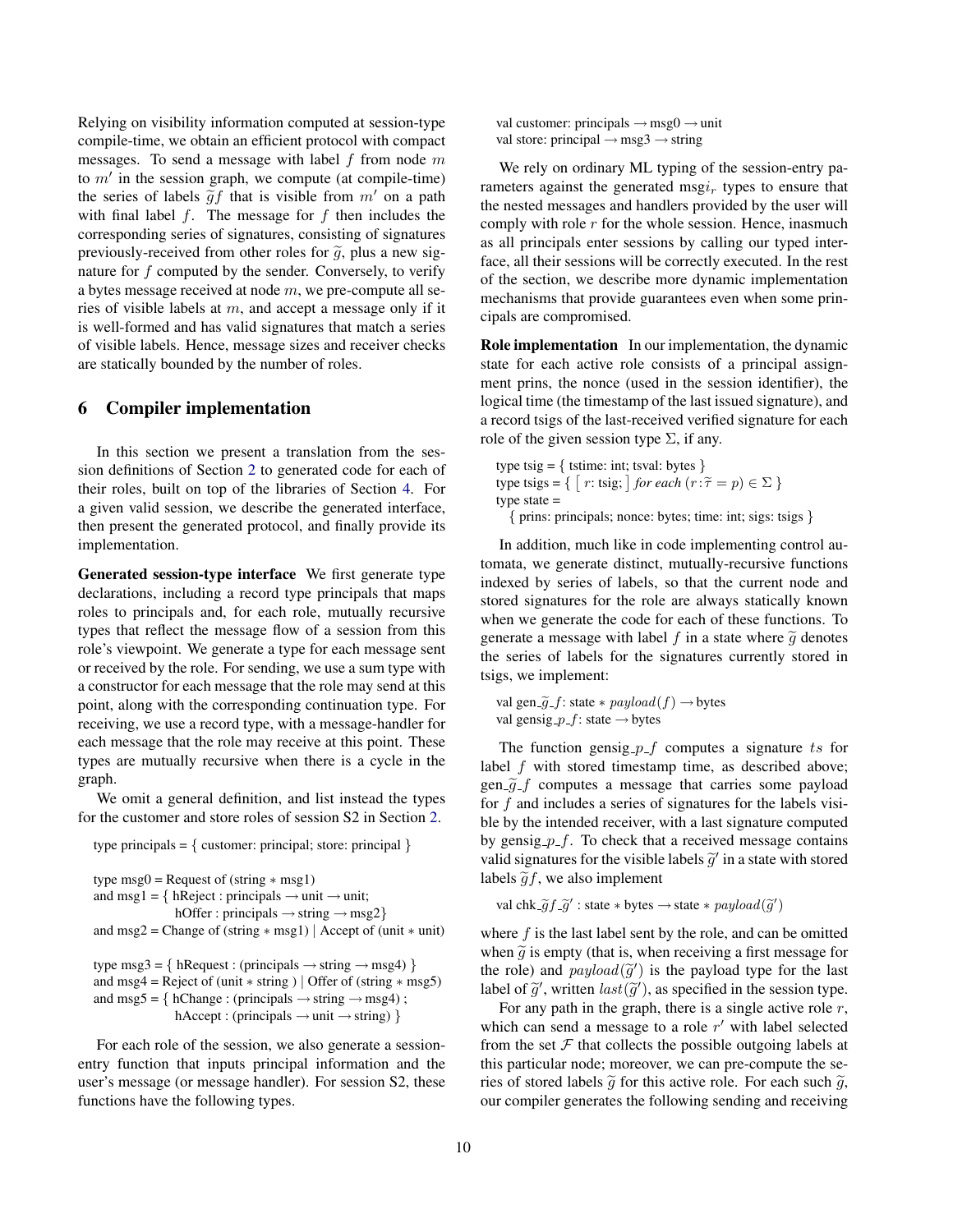functions (the text in italics specifies how the compiler produces the code):

*for all reachable*  $\widetilde{g}$  *with corresponding*  $r, r', \mathcal{F}$ : [ $\left[$  let rec $\left[$ and $\right]$  send  $\tilde{g}$  st msg = match msg with *for each*  $f \in \mathcal{F}: \left[ \begin{array}{c} | \\ | \end{array} f(v,w) \right. \rightarrow$ let a' = st.prins. $r'$  in let m = gen. $\tilde{g}$  f st v in psend a' m; *if the next node is terminal:* w *else:* recv\_ $\tilde{g}f$  st w] for all reachable  $\widetilde{g}$  with  $r, r', \mathcal{F}$  and for each  $f \in \mathcal{F}$ :<br><sup>F</sup> [and recv\_ $\tilde{g}f$  st w = let a = st.prins.*r* in let m = precv a in verify  $\tilde{q}f$  st m w and verify  $\tilde{g}f$  st m w = let path = visible  $\tilde{g}f$  m in match path with *for each*  $\widetilde{g}'$  *s.t.*  $\widetilde{g}f + \widetilde{g}'$  visible from a receiving node for r:<br> $\widetilde{g}'$  and strawlead  $-\int k \widetilde{g}'$  at m in  $[ | t \tilde{g}' \rightarrow let$  st,payload = chk  $\tilde{g} f \tilde{g}'$  st m in *if the next node is terminal:* w.*last*( $\tilde{g}'$ ) st.prins payload *is* also: let next = w *last*( $\tilde{g}'$ ) st prins payload in *else:* let next = w.*last*( $\tilde{g}'$ ) st.prins payload in

 $\text{send}_{\tilde{g}} + \tilde{g}' \text{ st next }$ ]

The function send  $\tilde{g}$  takes st and msg =  $f(v,w)$  as parameters, for some label  $f \in \mathcal{F}$ ; it sends  $f(v)$  to  $r'$  and calls recv  $\tilde{g}f$  st with the next received message given by precv a and the message handlers w. (If the process terminates after the send, it simply returns w.) The function recv  $\tilde{q}f$  st calls the function verify  $\tilde{q}f$  st on the message it has received. This function extracts from the message the partial history (i.e. the partial path) it contains and verifies that it matches one of the possible partial paths  $t \tilde{g}'$  the role can expect to encounter in this state. Specifically, the function visible  $\tilde{g}$  f encounter in this state. Specifically, the function visible  $\tilde{q}$  f matches the message against every acceptable partial history, pre-computed as the visible sequences at node  $\tilde{q}f$  (see Section [5\)](#page-8-0). Finally, the incoming message m is checked to include the corresponding series of valid signatures, and send  $\tilde{g}+\tilde{g}'$  is invoked to send the next message in the up-<br>dated state (or if the role terminates after the receive the dated state (or, if the role terminates after the receive, the function simply returns the value produced by w). Here,  $f+\widetilde{g}$  is the sequence of labels obtained from  $f\widetilde{g}$  by erasing from  $f$  any label that has the same sending role as a label in  $\tilde{g}$ . If any test fails while processing the message, the session is stuck, with a 0 expression.

Relying on these definitions, our implementation exports functions  $(r_i)_{i \le n}$  and their types; these top-level functions rely on auxiliary functions init and join that initialize the state when a role initiates or joins the session:

val init: principals  $\rightarrow$  unit state *for the initiator role*  $r_0$ : [let  $r_0$  prins msg = let st = init prins in send  $\emptyset$  st msg val join: bytes →unit state ∗ bytes *for all other roles* r:  $\int$ let r self w = let  $m0$  = precv self in let st, $m$  = join m0 in if st.prins. $r =$  self then verify  $\emptyset$  st m w

#### <span id="page-10-0"></span>7 Correctness results

In order to express and prove the correctness of our implementation, we first use a reduction and testing semantics and then, more precisely, use a labelled semantics that explicitly tracks all interactions with the opponent. (The labelled semantics is also used to structure the security proofs.) So, we relate the behaviour of high-level processes, of the form  $L \tilde{S} U O$ , to their implementations  $L M_{\tilde{S}} U O'$ , where

- *L* consists of the symbolic libraries of Section [4;](#page-7-0)
- $\tilde{S}$  is a series of session declarations;  $M_{\tilde{S}}$  is their implementation, as in Section [6;](#page-9-0)
- U represents code that use sessions but does not access Prins;
- O represents an F+S opponent that can access the "opponent" interface of Prins, including recv<sup>•</sup> and skey<sup>•</sup>, but not recv and skey and may use  $S.r^{\bullet}$  session entries;
- $\bullet$  O' is similar to O at the F level, with similar assumptions; in the implementation, we assume that  $O'$  does not access  $M\tilde{g}$ —this entails no loss of generality, since  $O'$  may in particular include its own copy of our implementation.

The conditions on  $U$ ,  $O$ , and  $O'$  can be checked easily (e.g. by typing). Their code can freely use cryptography, and exchange messages on shared channels. This reflects our intuition that U and O, O' may be located on different machines connected by a public network.

Our first security theorem is stated in terms of may testing. As customary in process calculi, we use a special channel  $\omega$  to mark global failure. We say that a configuration  $\emptyset$ , P may fail when  $\emptyset$ ,  $P \rightarrow_P^* \xrightarrow{\overline{\omega}()} P$ .

<span id="page-10-1"></span>**Theorem 1** If L  $M\tilde{g}$  U O' may fail in F for some O' where  $\omega$  *does not occur, then*  $LS$   $U$   $O$  *may fail in*  $F+S$  *for some*  $O$ *where* ω *does not occur.*

The theorem states that low-level F configurations, where sessions are implemented as described in Section [6,](#page-9-0) can not deviate from high-level F+S configurations, where sessions are ideally followed as prescribed by the session semantics of Section [3.](#page-5-0)

Conversely, we can check that the theorem does not hold if we relax our secure implementability condition. For instance, consider the session of Figure  $2(a)$  $2(a)$ , which fails to satisfy Property [3.](#page-5-1) Assume that the principals for the client and officer are safe and run a single session with an unsafe principal for the store. As discussed in Section [2,](#page-2-0) a lowlevel opponent  $O'$  implementing the store can attack the session by sending both Accept and Reject messages. The user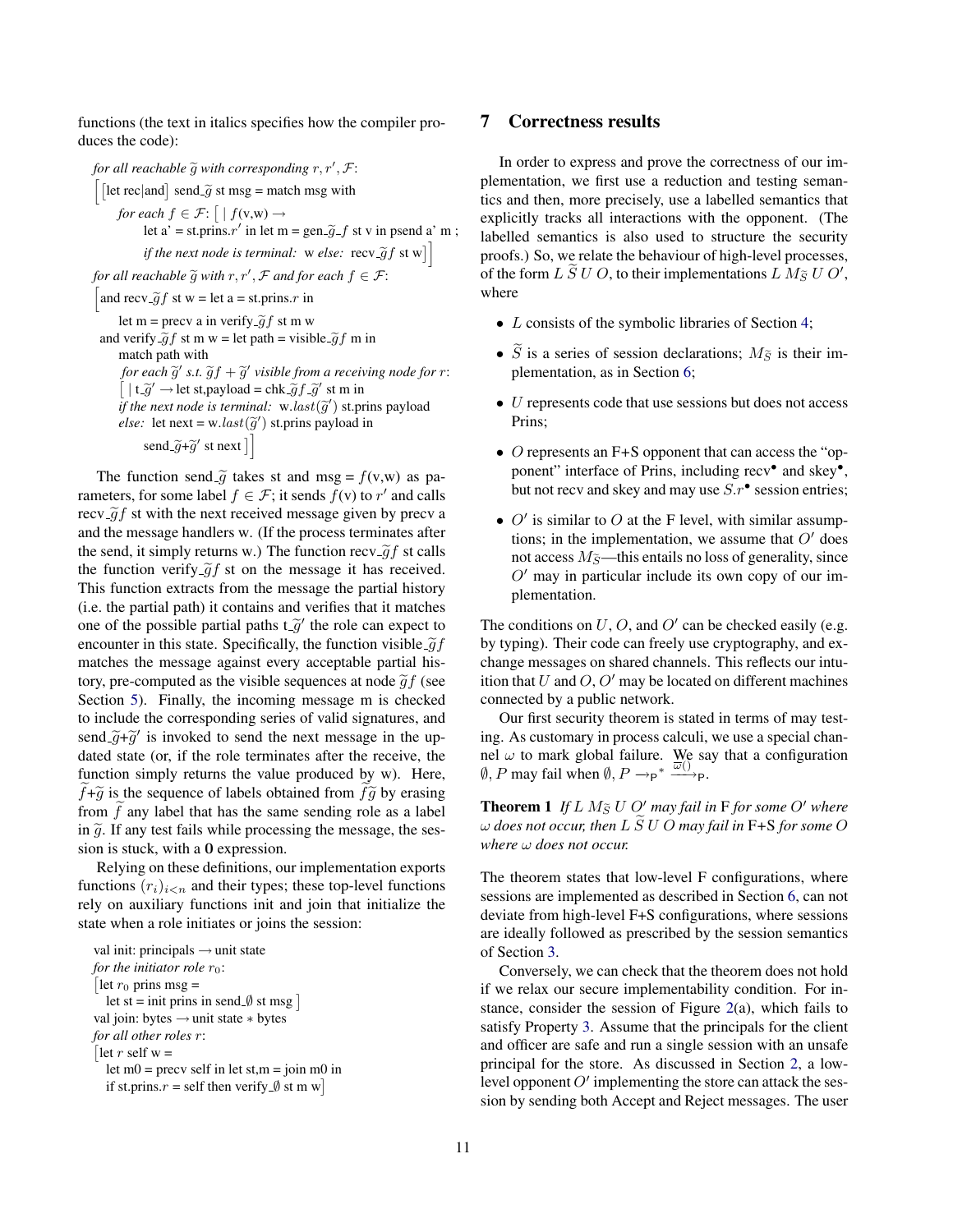code for the client and the officer can then communicate on some auxiliary channel, detect that both of them have received a final message, then emit  $\omega$  in protest. On the other hand, no high-level opponent running the store can cause the same user code to emit  $\omega$ . Appendix [E](#page-16-0) lists the concrete user code for conducting this test and reporting the attack.

Our second security theorem is more precise; it provides an explicit correspondence between high-level and low-level runs. To this end, we extend our labelled semantics so that it can represent the adversary as an abstract environment, rather than a top-level program.

Labelled transitions for modelling the adversary In the transitions of Section [3,](#page-5-0) we do not maintain scope for the sessions and values available to the opponent, and maintain a global store  $\rho$  instead, using interfaces to ensure that the opponent code cannot access some values. Now, we introduce labelled transitions with an abstract environment, and keep track of the values and sessions available to that environment. We let  $K$  represent this knowledge and capabilities. Initially, K contains the opponent interfaces of our libraries, including the verification keys of all principals and the signing keys and channels of unsafe principals, as well as any value exported by  $U$ . The set  $K$  grows as the opponent obtains new values in labelled output transitions. We let  $Val(K, \rho)$  represent values computed from K by repeatedly applying type constructors in  $\rho$  to the elements of K and constants in base types.

For all the active sessions recorded in  $\rho$ , high-level Ks also record the state of all the roles instantiated to unsafe principals, written s.p. (Hence, if  $\rho$  initially has no sessions, K initially records no session states.) We define auxiliary notations to access these session states: we write  $K = K'[\sigma]$  either when K records the state  $\sigma = s.p$  for an active session s of  $\rho$ , or when  $K = K'$  and  $\sigma = S.r_i^{\bullet}$   $\tilde{\alpha}$  with safe  $a_i$  = false.

We define transitions for  $F$  and  $F+S$  configurations with  $K$  as follows:

$$
l_i, v_0, \dots, v_k \in \text{Val}(K, \rho)
$$
  

$$
(l_i x_0 \dots x_k = e) \in \rho
$$
  

$$
\text{(KAPPLY)} \xrightarrow{\rho, l_i v_0 \dots v_k \longrightarrow_e^* \rho, w}
$$
  

$$
\overline{K, \rho, P \longrightarrow_K K \cup \{w\}, \rho, P}
$$
  

$$
\text{(KSEND)} \xrightarrow{\rho, P \xrightarrow{\bar{c}v} p, P' \qquad c \in K}
$$
  

$$
\overline{K, \rho, P \xrightarrow{\bar{c}v} K \cup \{v\}, \rho, P'}
$$
  

$$
\text{(KRECV)} \xrightarrow{\rho, P \xrightarrow{c v} p, \rho, P' \qquad c, v \in \text{Val}(K, \rho)}
$$
  

$$
\overline{K, \rho, P \xrightarrow{\rho} \rho', P'}
$$
  

$$
\text{(KSTEP)} \xrightarrow{\rho, P \rightarrow_P \rho', P'}
$$

(KSENDS) 
$$
\frac{\rho, P \xrightarrow{s\overline{g} v} \rho', P' \quad K, \rho' \xrightarrow{sg} \alpha K', \rho''}{K, \rho, P \xrightarrow{sg} v} K' \cup \{v\}, \rho'', P'
$$

$$
K, \rho \xrightarrow{sg} \alpha K', \rho' \rho', P \xrightarrow{sg} v \rho'', P'
$$

$$
(KRECVS) \xrightarrow{v \in Val(K, \rho)} K, \rho, P \xrightarrow{sg} v \times K', \rho'', P'
$$

$$
(OSTEP) \frac{\rho, \sigma \xrightarrow{n} \alpha \rho', s, p}{K[\sigma], \rho \xrightarrow{sg} \alpha K[s, p], \rho'}
$$

$$
(OCOMM) \xrightarrow{K, \rho \xrightarrow{sg} \alpha \sigma \xrightarrow{sg} \alpha \sigma \xrightarrow{sf} K', \rho'}
$$

$$
K, \rho \xrightarrow{sf} \alpha K', \rho'
$$

Rule (KAPPLY) lets the environment apply functions; its hypothesis requires that the function be pure, and that both the function and its arguments are known to the environment. (In addition, function with side effects, or calls from P to the environment, may be modelled using channelbased communications.) Rules (KSEND) and (KRECV) similarly represent channel-based communications with the environment. Rule (KSTEP) enables  $P$  to make progress. Rules (KSENDS) and (KRECVS) represent session steps in the source semantics. They rely on auxiliary transitions  $K, \rho \xrightarrow{\alpha} K', \rho'$  that represent session operations in the environment. Rule (OSTEP) performs session steps for roles in the environment (inits, joins, sends, and receives). In addition, Rule (OCOMM) accounts for communications between roles in the environment, which may advance the session without involving compliant user code.

We let  $\rightarrow_{KD}$  denote a transition among the subset of the  $\rightarrow_K$  transitions that are silent. We write  $\stackrel{\varphi}{\Rightarrow}_K$  for a series of transitions where the observable transitions (with series of labels  $\varphi$ ) are interleaved with any number of silent ones.

The lemma below relates the reduction-based and labelled-based semantics in F+S. A similar lemma holds in F. These lemmas enable us to prove Theorem [1](#page-10-1) using inductions on traces.

**Lemma 1** We have transitions  $K \oplus {\{\widetilde{n}\}}, \rho \oplus {\{\widetilde{n}\}}, P$  $\Rightarrow \kappa \frac{\overline{\omega}(\cdot)}{\rightarrow}$  for some fresh names  $\tilde{n}$  if and only if  $\rho, P | O$ <br>  $\rightarrow P^* \xrightarrow{\omega} P$  for some process O that does not contain  $\omega$ , *does not match on constructors in* ρ*, calls only pure functions of* ρ*, and whose values defined in* ρ *are all included in* K*.*

Relating abstract and compiled sessions at runtime The state of a role implementation in F is not entirely determined by the role process in  $F+S$ ; in addition to S and s recorded in  $\rho$ , and s.p within P, the implementation state records the time, the session nonce, and a sequence of signed timestamped labels  $\tilde{q}$ . We let T record this information: T is initially empty; for every  $s(a_i)_{i \le n} \{\tilde{r}\} : S$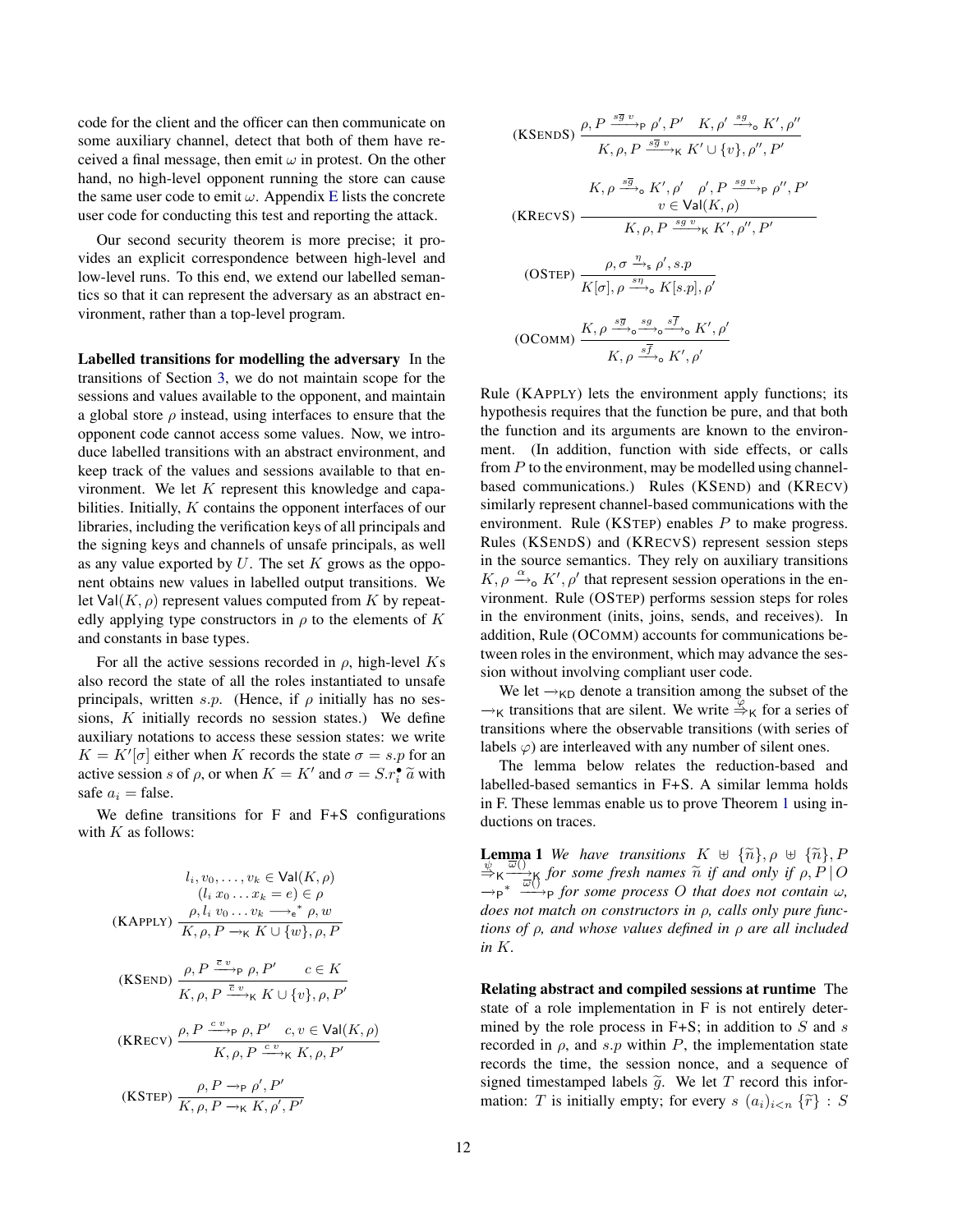in  $\rho$ ,  $T(s)$  provides a term  $N_s$  in K and a path in the session graph of S, decorated with strictly-increasing integers, such that, for all roles  $r_i$  attributed to safe principals safe  $a_i$ , there is a running session role process  $s.p$  if and only if the role has received a message in the path, and  $p$  is the last role process for that role of the path. Also, T records, for each safe principal, the state of their cache. Finally,  $T$  records, for each receiving role, whether a bad input has been received so far—in that case, our session implementation for the role has silently terminated.

We define a translation  $\lbrack \cdot \rbrack_T$  from F+S session expressions to implementation states (F expressions and context). In stores  $\rho$ , we replace every session type definition S with the types and function definitions of  $M<sub>S</sub>$ , remove every session entry s, and, if s is initiated by a safe principal, add a fresh nonce  $N<sub>s</sub>$ . In processes and expressions, we translate only active session roles, as follows:

$$
\begin{array}{rcl}\n[\![s.p(e)]]\!]_T & = & \text{let } x_s = [\![e]\!]_T \text{ in S.send.} \widetilde{g} \, st \, (x_s) \\
& \text{when } p \text{ is an output} \\
[\![s.p(w)]]\!]_T & = & \text{S.recv.} \widetilde{g} \, st \, w \quad \text{when } p \text{ is an input} \\
[\![s.p(w)]]\!]_T & = & 0 \\
[\![s.p(e)]]\!]_T & = & [\![e]\!]_T \quad \text{when } p \text{ is 0}\n\end{array}
$$

where  $s.p$  must be the last node for the role of  $p$ , denoted  $r(p)$ , in the trace of s in T,  $\tilde{g}$  is the sequence of labels visible from  $s.p$  for this trace, and st is computed from  $N_s$ and  $T(s)$  (including valid tsigs for  $\tilde{q}$ ). Expressions of the form  $S.r \dots$  are unchanged, but now interpreted as function calls, rather than primitive session entries. The translation also adds to the original processes the forward process used by the adversary to communicate and the processes involved in the cache management for all safe principals (as described in Appendix [D\)](#page-15-1). In  $K$ , we replace high-level session records for  $s$  with the session nonces recorded in  $T$ , and we add all the signatures from safe principals built from  $T(s)$ , as defined in function gensig<sub>-p-f</sub>, that are visible from any role on the path that is instantiated to an unsafe principal.

**Implementation soundness for transitions** We let  $\rho_L \tilde{s}$ be defined by the deterministic reductions  $\emptyset, L \tilde{S}$  [\_]  $\rightarrow P^*$  $\rho_L$  $\tilde{s}$ , [...]. An F+S configuration  $H = K$ ,  $\rho$ , P is *valid* when  $\rho$  includes  $\rho_L \tilde{g}$ ; the names of P are defined in  $\rho$  and do not include Prins names; the values in K defined in  $\rho_L$  $\tilde{g}$  are built from the library interfaces of Section [4;](#page-7-0) the session types in  $\rho$  are valid; and the sessions in  $\rho$  have a session role in P for each safe principal and a session role in K for each unsafe principal, such that these roles are reached on a path in the graph of their session types, with a last label with (at least) a safe sender or a safe receiver.

An F configuration W is a *valid implementation* of an F+S configuration H when H is valid and  $W = \llbracket H \rrbracket_T$  for some low-level state  $T$ , up to functional steps. Further,  $W$ 

has no bad inputs when  $T$  has no bad input record for any session. A low-level trace with labels  $\varphi$  is a direct translation of a high-level trace with labels  $\psi$  when  $\varphi$  is  $\psi$  after replacing all session inputs and outputs  $s\eta$  v of  $\psi$  with inputs on channel psend<sup>•</sup> and outputs on channels in chans<sup>•</sup>, respectively. We consider low-level traces where some lowlevel inputs have been discarded (such as message replays) or have not been processed yet (such as inputs that have passed anti-replay filtering): a low-level trace is a translation of a high-level trace when it is a direct translation interleaved with additional inputs on channel psend<sup>•</sup>.

The following theorem states that all low-level events on the network can be explained by the high-level semantics, thereby ensuring that attackers do not get anything from trying to break the sessions at the low-level.

Theorem 2 *Let* W *be a valid implementation of* H*. For* all transitions  $W \stackrel{\varphi}{\Rightarrow}_{\mathsf{K}} W'$  in *F*, where  $\varphi$  represents the ob*servable actions of these transitions, there exists* W◦ *valid implementation of*  $H^{\circ}$  *such that*  $W \stackrel{\varphi}{\Rightarrow}_{\mathsf{K}} W^{\circ} \rightarrow_{\mathsf{K}\mathsf{D}}^* W'',$  $W' \rightarrow_{\mathsf{KD}}^* W''$ , and  $H \stackrel{\psi}{\Rightarrow}_{\mathsf{K}} H^{\circ}$  with  $\varphi$  a translation of  $\psi$ .

# <span id="page-12-0"></span>8 Conclusions and future work

We present a simple language for specifying sessions between roles, and implement it as an extension of ML, with protocol support for running secure distributed sessions. Although session types are a rich area of study [\[7,](#page-13-2) [8,](#page-13-3) [9,](#page-13-4) [13,](#page-13-5) [16,](#page-14-0) [30,](#page-14-1) [32\]](#page-14-2), we believe this paper is the first to address their secure implementation. Our compiler generates custom cryptographic protocols that guarantee global compliance to the session specification for the principals that use our implementation, with no trust assumptions for the principals that do not. Our theorems relate the runs and labelled traces of a source semantics with primitive sessions to those of an implementation semantics using ordinary communications and cryptographic primitives. Thus, we obtain a fullfledged implementation for distributed sessions with strong security guarantees.

Discussion In terms of protocol verification, our results hold for any number of session declarations and any number of principals, some of them controlled by the adversary, running in parallel any number of instances of these sessions. Even for a single fixed session, we believe such results are beyond automated tools for verifying cryptographic protocols as soon as the session uses loops and branching. Moreover, our result holds for a realistic model—except for the cryptographic primitives, the model is a functional reference implementation.

Cryptographically, our results hold within a symbolic model a la Dolev-Yao. Although a probabilistic polynomial ` semantics of ML is clearly outside the scope of this paper, we believe our session-authentication mechanisms are also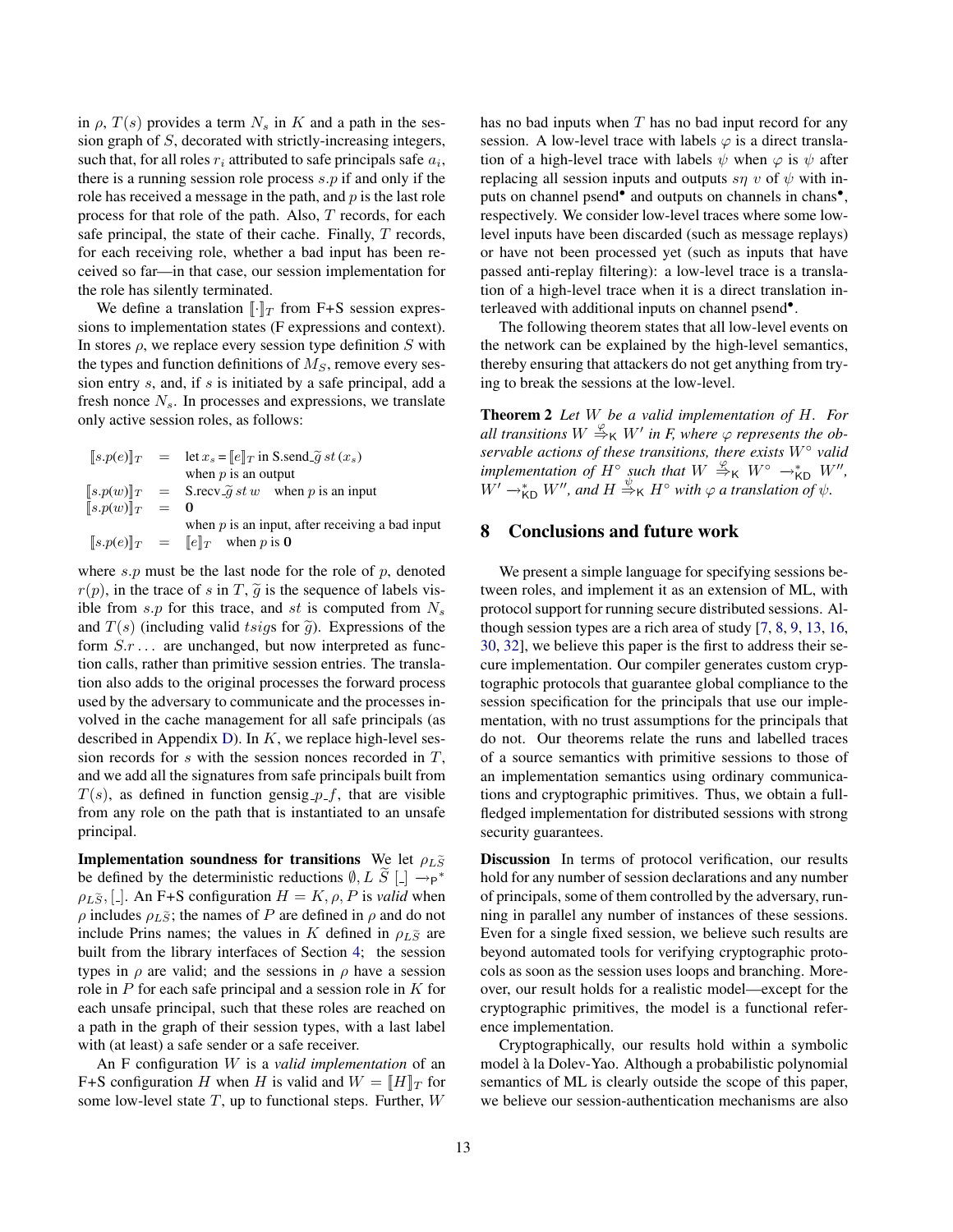correct under standard, concrete cryptographic hypotheses. Specifically, our usage of signing keys in generated protocols complies with the rules of unforgeability under adaptive chosen-message attacks [\[18\]](#page-14-21).

We do not consider other session security properties such as confidentiality, left for future work. Moreover, we do not treat important liveness properties, such as progress, global termination, and resistance to denial of service. This is in line with typical security protocol analyses, where the opponent may block all messages anyway.

Prior work consider secure implementation for small process calculi. In comparison, our host language is more expressive and realistic. Hence, we have a running implementation for a language very close to the formal language of the theorems, Also, we rely on this additional expressiveness: we use higher-order functions (and typing, informally) to enforce the session discipline, and use standard functional programming for processing messages. Although we could compile F+S to some process calculus, this would considerably complicate our formalization and proofs.

Overall, we believe that our work illustrates a compelling alternative to protocol handcrafting. For any distributed application that fits our session language, a few lines of high level code can yield a complete distributed implementation with authentication guarantees. In comparison, for session graphs with a dozen of nodes, the design, implementation, and verification of an adequate ad hoc protocol is a challenging task, even for security experts, even if one assumes that all point-to-point communications are already secure.

Future work We are exploring variants of our design to increase the expressiveness of sessions, with extended compiler and proof support. In particular, we are considering session-scoped data bindings, to ensure that the same values are passed in a series of messages, as well as more dynamic principal-joining mechanisms, to enable new principals to enter a role by agreement among the current principals. More generally, we would like to integrate sessions with other language-based security mechanisms, such as secure marshalling for richer types. It would also be interesting (and delicate) to develop secure implementations for existing session-description languages such as BPEL.

Another direction for future work is to extend sessions with more explicit security requirements and relax our message-transparency principle. For instance, one may distinguish "critical messages" with strong authenticity and atomicity, and support them by running a complex subprotocol, such as Byzantine agreement or fair signing. (In principle, F+S already enables this approach, as principals may run other protocols on communication channels, but does not offer linguistic support for them.) However, such extensions would also unavoidably complicate our security model for session programmers.

Acknowledgments This work benefited from discussions with Cosimo Laneve and Jean-Jacques Lévy.

# References

- <span id="page-13-0"></span>[1] M. Abadi, C. Fournet, and G. Gonthier. Secure implementation of channel abstractions. *Information and Computation*, 174(1):37–83, Apr. 2002.
- <span id="page-13-1"></span>[2] P. Adão and C. Fournet. Cryptographically sound implementations for communicating processes (extended abstract). In M. B. et al., editor, *33rd International Colloquium on Automata, Languages and Programming (ICALP), Part II*, volume 4052 of *LNCS*, pages 83–94. Springer, July 2006.
- <span id="page-13-8"></span>[3] K. Bhargavan, R. Corin, C. Fournet, and A. D. Gordon. Secure sessions for web services. In *ACM Workshop on Secure Web Services (SWS)*, pages 11–22, Oct. 2004.
- <span id="page-13-6"></span>[4] K. Bhargavan, C. Fournet, A. D. Gordon, and S. Tse. Verified interoperable implementations of security protocols. In *19th IEEE Computer Security Foundations Workshop, (CSFW)*, pages 139–152, July 2006.
- <span id="page-13-10"></span>[5] J. Billings, P. Sewell, M. Shinwell, and R. Strniša. Type-Safe Distributed Programming for OCaml. In *ACM SIGPLAN Workshop on ML*, Sept. 2006.
- <span id="page-13-7"></span>[6] E. Bonelli, A. Compagnoni, and E. Gunter. Correspondence assertions for process synchronization in concurrent communications. In A. Brogi, editor, *1st International Workshop on Foundations of Coordination Languages and Software Architectures (FOCLASA)*, volume 97 of *ENTCS*, pages 175–195. Elsevier Science, 2004.
- <span id="page-13-2"></span>[7] M. Carbone, K. Honda, and N. Yoshida. Structured communication-centred programming for web services. In C. Hankin, editor, *Programming Languages and Systems, 16th European Symposium on Programming (ESOP)*, LNCS. Springer, 2007.
- <span id="page-13-3"></span>[8] S. Carpineti and C. Laneve. A basic contract language for web services. In P. Sestoft, editor, *Programming Languages and Systems, 15th European Symposium on Programming (ESOP)*, volume 3924 of *LNCS*, pages 197–213. Springer, 2006.
- <span id="page-13-4"></span>[9] S. Chaki, S. K. Rajamani, and J. Rehof. Types as models: model checking message-passing programs. In *29th ACM SIGPLAN-SIGACT symposium on Principles of Programming Languages (POPL)*, pages 45–57, Jan. 2002.
- <span id="page-13-12"></span>[10] R. Corin, P.-M. Dénielou, C. Fournet, K. Bhargavan, and J. Leifer. Secure implementations for typed session abstractions. At [http://www.msr-inria.inria.fr/](http://www.msr-inria.inria.fr/projects/sec/sessions/) [projects/sec/sessions/](http://www.msr-inria.inria.fr/projects/sec/sessions/), 2007.
- <span id="page-13-11"></span>[11] V. Cortier, B. Warinschi, and E. Zalinescu. How to protect security protocols against active attackers. Unpublished draft.
- <span id="page-13-9"></span>[12] P.-M. Deniélou and J. J. Leifer. Abstraction preservation and subtyping in distributed languages. In *11th International Conference on Functional Programming (ICFP)*, 2006.
- <span id="page-13-5"></span>[13] M. Dezani-Ciancaglini, D. Mostrous, N. Yoshida, and S. Drossopoulou. Session types for object-oriented languages. In *20th European Conference for Object-Oriented Languages*, July 2006.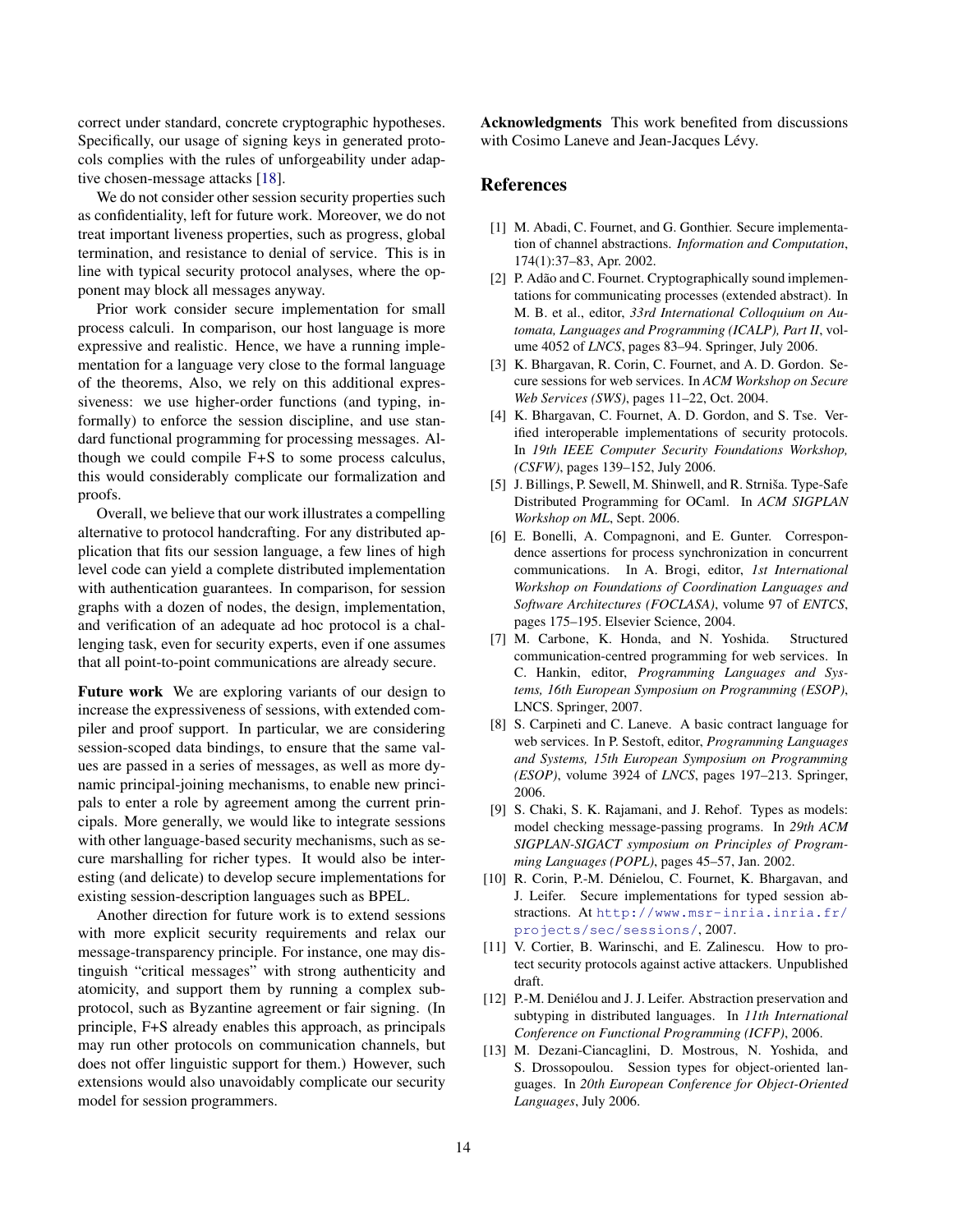- <span id="page-14-19"></span>[14] D. Dolev and A. C. Yao. On the security of public key protocols. *IEEE Transactions on Information Theory*, 29(2):198– 208, 1983.
- <span id="page-14-14"></span>[15] D. Duggan. Cryptographic types. In *15th IEEE Computer Security Foundations Workshop (CSFW)*, 2002.
- <span id="page-14-0"></span>[16] M. Fahndrich, M. Aiken, C. Hawblitzel, G. H. Orion Hodson, J. R. Larus, and S. Levi. Language support for fast and reliable message-based communication in Singularity OS. In *EUROSYS*, 2006.
- <span id="page-14-6"></span>[17] S. J. Gay and M. Hole. Types and subtypes for client-server interactions. In *Programming Languages and Systems, 8th European Symposium on Programming (ESOP)*, pages 74– 90, 1999.
- <span id="page-14-21"></span>[18] S. Goldwasser, S. Micali, and R. Rivest. A digital signature scheme secure against adaptive chosen-message attack. *SIAM Journal on Computing*, 17(2):281–308, 1988.
- <span id="page-14-9"></span>[19] A. D. Gordon and A. Jeffrey. Authenticity by typing for security protocols. *Journal of Computer Security*, 11(4):451– 521, 2003.
- <span id="page-14-7"></span>[20] K. Honda, V. T. Vasconcelos, and M. Kubo. Language primitives and type disciplines for structured communicationbased programming. In *Programming Languages and Systems, 7th European Symposium on Programming (ESOP)*, volume 1381 of *LNCS*, pages 22–138. Springer, 1998.
- <span id="page-14-8"></span>[21] A. Igarashi and N. Kobayashi. A generic type system for the pi-calculus. In *28th ACM SIGPLAN-SIGACT symposium on Principles of programming languages (POPL)*, pages 128– 141, 2001.
- <span id="page-14-13"></span>[22] D. Malkhi, N. Nisan, B. Pinkas, and Y. Sella. Fairplay secure two-party computation system. In *USENIX Security Symposium*, pages 287–302. USENIX, 2004.
- <span id="page-14-4"></span>[23] R. Milner, M. Tofte, and R. Harper. *The Definition of Standard ML*. MIT Press, 1990.
- <span id="page-14-15"></span><span id="page-14-5"></span>[24] Objective Caml. At <http://caml.inria.fr>.
- [25] A. Perrig and D. Song. Looking for diamonds in the desert extending automatic protocol generation to three-party authentication and key agreement protocols. In *13th IEEE Computer Security Foundations Workshop (CSFW)*, pages 64–76, 2000.
- <span id="page-14-11"></span>[26] P. Sewell, J. J. Leifer, K. Wansbrough, F. Zappa Nardelli, M. Allen-Williams, P. Habouzit, and V. Vafeiadis. Acute: High-level programming language design for distributed computation. In *10th International Conference on Functional Programming (ICFP)*, Sept. 2005.
- <span id="page-14-16"></span>[27] D. X. Song, S. Berezin, and A. Perrig. Athena: A novel approach to efficient automatic security protocol analysis. *Journal of Computer Security*, 9(1/2):47–74, 2001.
- <span id="page-14-3"></span>[28] D. Syme. *F#*, 2005. At [http://research.](http://research.microsoft.com/fsharp/) [microsoft.com/fsharp/](http://research.microsoft.com/fsharp/).
- <span id="page-14-10"></span>[29] A. Vallecillo, V. T. Vasconcelos, and A. Ravara. Typing the behavior of objects and components using session types. In *1st International Workshop on Foundations of Coordination Languages and Software Architectures (FOCLASA)*, volume 68 of *ENTCS*. Elsevier Science, 2003.
- <span id="page-14-1"></span>[30] V. T. Vasconcelos, S. Gay, and A. Ravara. Typechecking a multithreaded functional language with session types. *TCS*, 368(1–2):64–87, 2006.
- <span id="page-14-18"></span>[31] T. Y. C. Woo and S. S. Lam. A semantic model for authentication protocols. In *IEEE Symposium on Security and Privacy (S&P)*, page 178, 1993.
- <span id="page-14-2"></span>[32] N. Yoshida and V. T. Vasconcelos. Language primitives and type discipline for structured communication-based programming revisited: Two systems for higher-order session communication. In *1st International Workshop on Security and Rewriting Techniques*, ENTCS, 2006.
- <span id="page-14-12"></span>[33] L. Zheng, S. Chong, A. C. Myers, and S. Zdancewic. Using replication and partitioning to build secure distributed systems. In *IEEE Symposium on Security and Privacy (S&P)*, pages 236–250, 2003.

#### <span id="page-14-17"></span>A From role processes to session graphs

Session graphs and syntactic sessions are interconvertible. Given a session graph and a mapping from labels and roles to their types, we can construct role processes for each role by translating each edge in the graph to dual send and receive operations. Conversely, given the role processes for a session, if the sends and receives are correctly matched, we can construct the corresponding graph, as detailed below.

Given a session  $\Sigma = (r_i : \tilde{\tau}_i = p_i)_{i \leq n}$ , we build the graph  $G(\Sigma) = \langle \mathcal{R}, \mathcal{V}, \mathcal{L}, m_0, \mathcal{E}, r \rangle$  as follows.

- $V$ ,  $m_0$ : we create a node  $m_{(f_i)_{i \leq k}}$  for every sending subprocess  $!(f_i; \tilde{\tau}_i; p_i)_{i \leq k}$  within  $\Sigma$ ; in particular, we let me has the node for the process me (which must be let  $m_0$  be the node for the process  $p_0$  (which must be a send). We similarly create a node for each 0 subprocess after a receive.
- $\mathcal{E}$ : we create an edge  $(m\tilde{f}, f_i, m)$  for every label  $f_i$ , where m depends on the subprocess q of  $\Sigma$  after receiving  $f_i$ . (The subprocess q must exist and be unique.) If q is a send, or  $q = 0$ , we use the corresponding node created in V; if q is  $\mu \chi$ . $q'$ , we use q' instead of q; if  $q = \chi$ , we use q' in the binding  $\mu \chi$ .q' within  $\Sigma$ . (This binding must exist.)

The definitions for  $R$ ,  $\mathcal{L}$ , and r are straightforward. The construction fails if any of the conditions above fail, e.g. if there is a send without a corresponding receive.

# <span id="page-14-20"></span>B Transforming graphs to meet Property [3](#page-5-1)

We say that a sessions graph has a *blind fork* for each two paths that violate Property [3.](#page-5-1) We show how to eliminate blind forks.

Suppose a graph  $\mathcal{G} = \langle \mathcal{R}, \mathcal{V}, \mathcal{L}, m_0, \mathcal{E}, r \rangle$  has a blind fork for the paths  $(m, \tilde{f})$  and  $(m, \tilde{g})$ , ending in nodes  $m_1$ and  $m_2$  respectively. Hence, the roles  $r(m_1)$  and  $r(m_2)$  are distinct, and not active on f and  $\tilde{g}$ . In particular, f is not a prefix of  $\tilde{g}$ , and vice versa. Let  $m_{fork}$  be the last common node on two paths; we call it the *forking node*. To eliminate this blind fork, we use the following transform: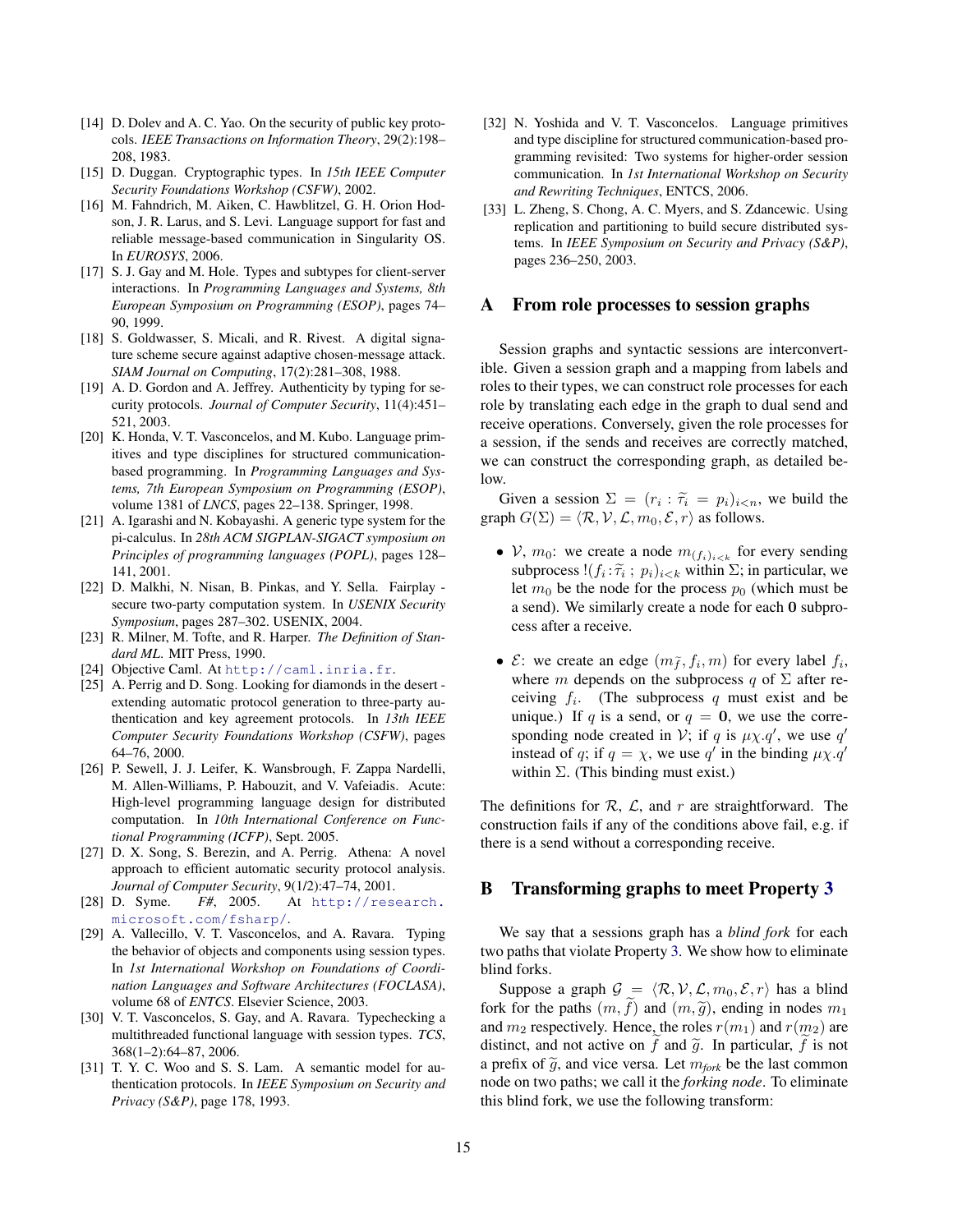

<span id="page-15-2"></span>**Figure 3. Eliminating blind forks**

• for each edge  $(m_{fork}, l, m^{\prime\prime\prime}) \in \mathcal{E}$ , introduce two new nodes  $m', m'' \notin V$  and two new labels  $l', l'' \notin$  $\mathcal{L}$ ; replace  $(m_{fork}, l, m^{\prime\prime\prime})$  with the three new edges  $(m_{fork}, l', m')$ ,  $(m', l'', m'')$  and  $(m'', l, m'')$ ; and extend r with  $r(m') = r(m_1)$  and  $r(m'') = r(m_{fork})$ .

We check that this transform introduces no new blind fork at  $m_{\text{fork}}$  and does not affect Property [3](#page-5-1) at any other node. Hence, by repeated application of this transform, we can eliminate all blind forks.

Figure [3](#page-15-2) illustrates the transform for a sample graph with a blind fork: the graph on the left has two paths ending in roles C and D with a forking node at B; the transformed graph eliminates this fork by inserting C on all paths leading out of the forking node; moreover, by inserting B on each path, the transformed graph maintains the same source and destination roles for all the original labels.

#### <span id="page-15-0"></span>C Session integrity and correspondences

Session graphs enforce causal relationships between message events. In cryptographic protocol analyses, such relationships are typically written as injective correspondence properties [\[31\]](#page-14-18). Indeed, from a session graph, one can read a series of injective correspondences that hold in any session run. Our session integrity theorem (Theorem [1\)](#page-10-1) guarantees that every correspondence read from a session graph holds for compliant principals.

Consider, for example, session (c) in Figure [1.](#page-3-0) The following are some of the injective correspondence properties that hold in a session run where the principals  $P_c$ ,  $P_s$ , and  $P<sub>o</sub>$  play the roles C, S, and O, respectively:

- If  $P_c$  and  $P_s$  are compliant, for each Offer message accepted by  $P_c$ ,  $P_s$  must have sent one.
- If  $P_s$  and  $P_o$  are compliant, for each Abort message accepted by  $P_0$ ,  $P_s$  must have sent a Reject message to  $P_c$ .
- If  $P<sub>o</sub>$  is compliant, then it never accepts both an Abort and a Confirm message.

These correspondences correlate only two message events occurring on a path. More generally, one can write nested correspondences for sequences of messages on a path in the graph, also enforced by session integrity. On the other hand, some other session-integrity properties (with mutually-exclusive events, or loops) are not expressible as correspondence properties.

#### <span id="page-15-1"></span>D Symbolic code for the libraries

In this appendix we provide the symbolic implementations for the libraries described in Section [4.](#page-7-0) Our code relies on syntactic sugar: if ... then ... else is a shortcut for standard pattern-matching on the result of the test; the semicolon, which expresses sequentiality, can be written with our let construct; function application where arguments are not values can be unfolded using let bindings; and anonymous functions introduced with fun can be replaced by a freshly named let binding for the function body.

Symbolic code for the Crypto library We first list the Crypto library, which implements cryptographic types as algebraic datatypes:

```
type keybytes = SKey of name \vert VKey of keybytes
type bytes = Nonce of name
           | Hash of bytes
             | Concat of bytes ∗ bytes
             | Sign of bytes ∗ keybytes
           | Utf8 of string
let nonce (n: name) : bytes = Nonce n
let genskey (n: name) : keybytes = SKey n
let genvkey (n:keybytes) : keybytes =
  match n with
   | SKey \Box \rightarrow VKey n
let hash (b:bytes) : bytes = Hash b
let concat (m1 : bytes) (m2 : bytes) : bytes = Concat (m1, m2)
let sign (m : bytes) (k : keybytes) : bytes = Sign (m, k)let verify (m : bytes) (s : bytes) (k : keybytes) : bool =
```
match s with

 $| \rightarrow 0$ 

match m with

| Sign (mm, sk)  $\rightarrow$ 

let utf8 (s:string) = Utf8 s

let iconcat  $(m : bytes) : (bytes * bytes) =$ 

 $|$  Concat (m1, m2)  $\rightarrow$  (m1, m2)

let iutf8 (m: bytes) = match m with | Utf8 m1  $\rightarrow$  m1

Symbolic code for the Prins library In our model, the implementation of the Prins library is parameterized by a finite list of principals and a safety predicate on those principals. (In contrast, our concrete prototype implementation retrieves cryptographic materials from a partial database and does not serve the opponent!)

if  $k = VKey$  sk &  $\&$  mm = m then true else false